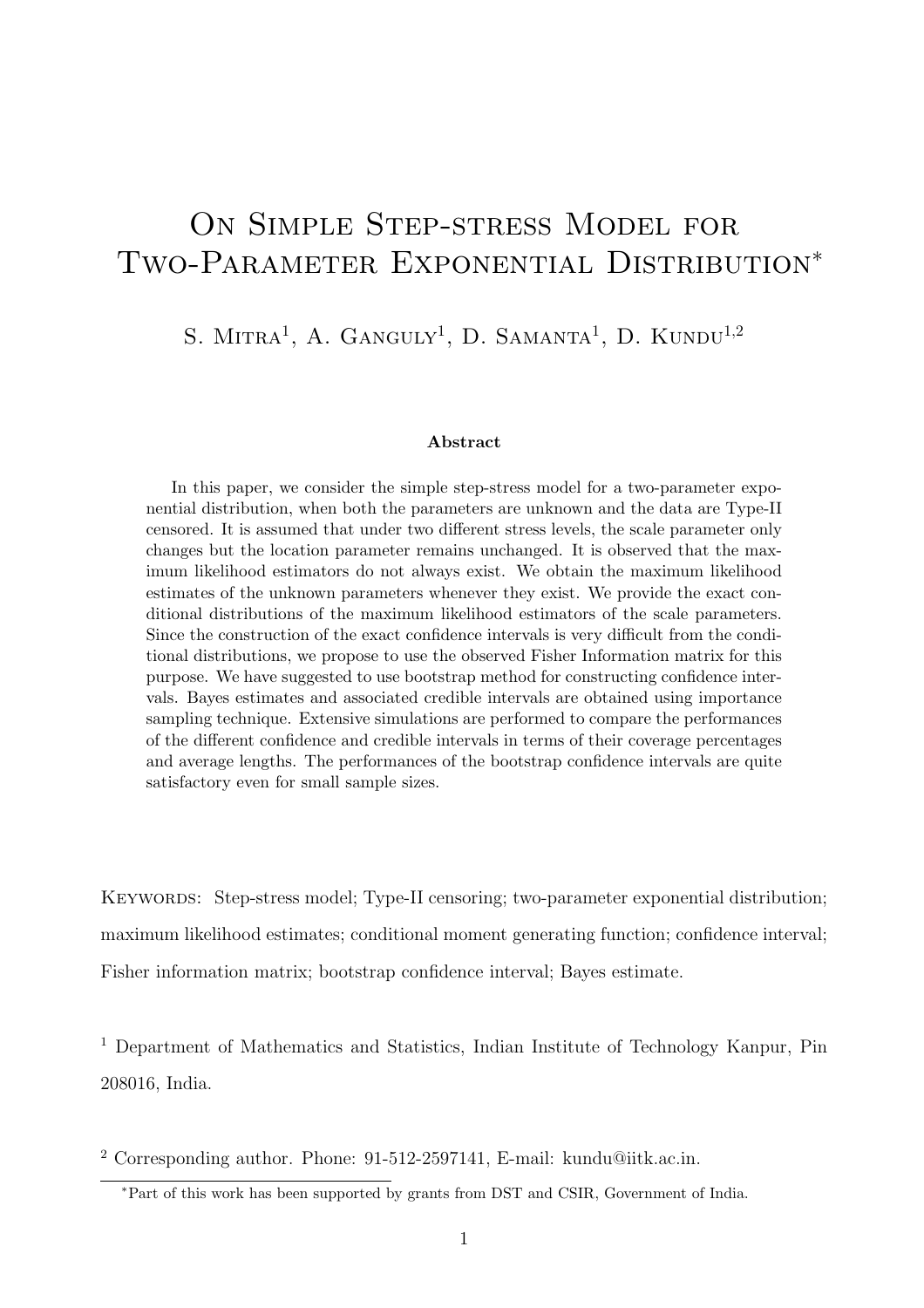## 1 INTRODUCTION

In many life-testing experiments it is quite difficult to obtain enough failure time data under normal condition. This is mainly due to the fact that many products now a days have very high reliability to maintain competitiveness. To overcome this problem, accelerated life testing (ALT) has been introduced to ensure a faster rate of failure, see for example Nelson [22, 23]; Meeker and Escobar [20]; and Bagdonavičius and Nikulin [3].

Step-stress testing is a special class of ALT, where two or more levels of stress factors are applied on the products. In this type of experiment, the products are first exposed to an initial stress level, say  $s_1$ , and then the stress levels are increased to  $s_2 < \cdots < s_m$ gradually, at pre-fixed times  $\tau_1 < \cdots < \tau_{m-1}$ . The data collected from such an step-stress testing experiment, may then be extrapolated to estimate the underlying distribution of failure times under normal conditions. This process requires a model relating the level of stress and the failure time distributions. Several models are available in the literature for analyzing step-stress data. In this paper we mainly consider simple step-stress set up, *i.e.* only two stress factors are applied on the experimental units.

Let  $s_1$  and  $s_2$  be two constants, and consider the simple step-stress

$$
s(t) = \begin{cases} s_1 \text{ if } 0 \le t < \tau \\ s_2 \text{ if } t \ge \tau. \end{cases}
$$
 (1)

Suppose that  $F_1(\cdot)$  and  $F_2(\cdot)$  are the cumulative distribution functions (CDFs) of lifetimes under the constant stress level  $s_1$  and  $s_2$ , respectively. Now we briefly discuss some of the very popular simple step-stress models.

The most popular one among the different models is the cumulative exposure model (CEM), which was originally introduced by Sedyakin [25], and latter generalized by Bagdonavičius  $[1]$ , see also Nelson  $[22]$  in this respect. Under the CEM, the CDF of the lifetime of the experimental unit is given by

$$
F_{\text{CE}}(t) = \begin{cases} F_1(t) & \text{if } 0 \le t < \tau \\ F_2(t - \tau + \tau_{\text{CE}}^*) & \text{if } t \ge \tau \end{cases}
$$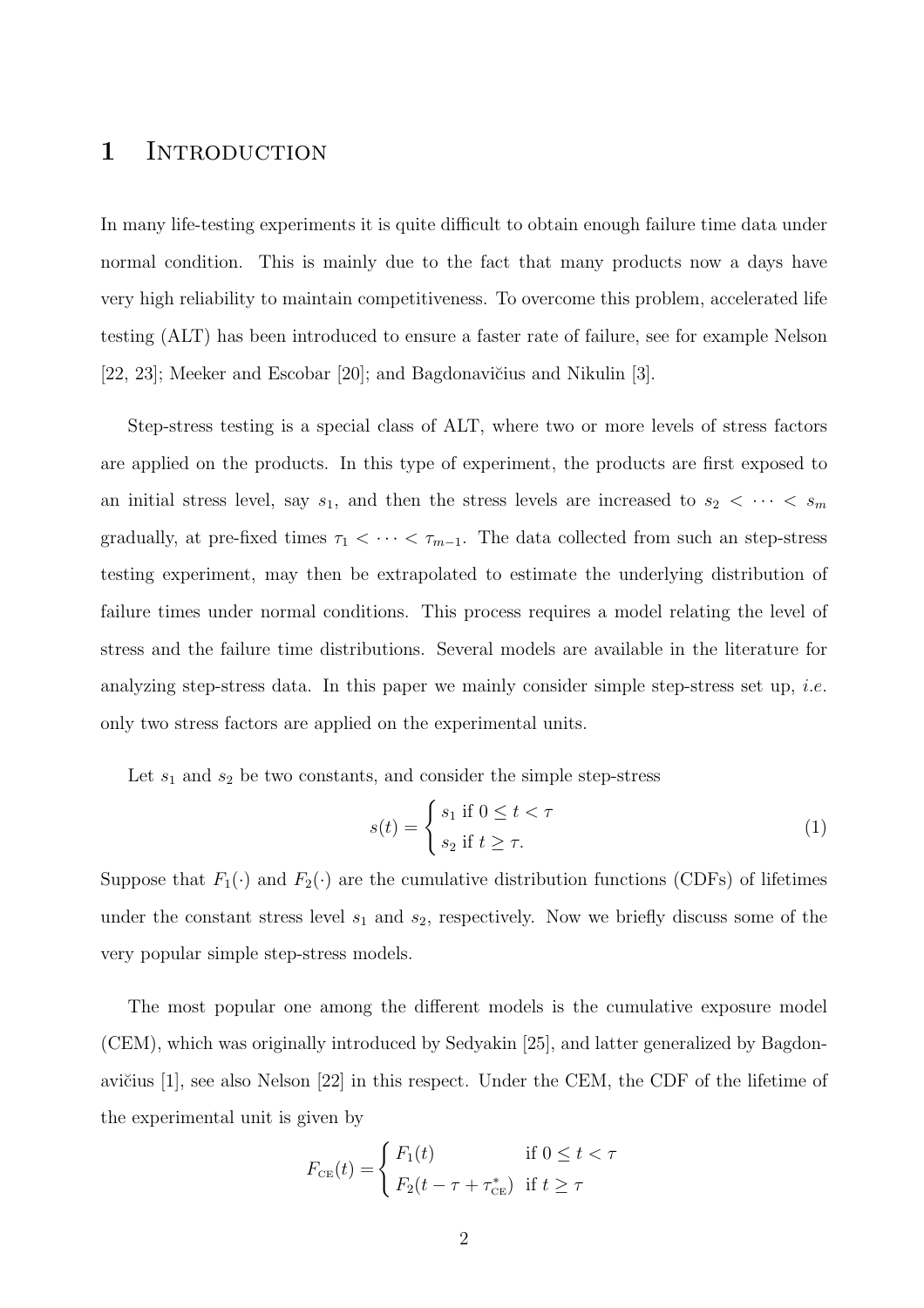for the step-stress  $s(\cdot)$ , where  $F_2(\tau_{\text{CE}}^*) = F_1(\tau)$ .

Analysis of one-parameter exponential model in case of simple step-stress set up, under the CEM formulation has been performed quite extensively in the literature. The readers may refer to the work of Balakrishnan et al. [6], Miller and Nelson [21], Xiong [27] and the references cited therein. Recently, Balakrishnan [5] provided a synthesis of exact inferential results and other related issues for one-parameter exponential model under the CEM formulation. DeGroot and Goel [11], Dorp et al. [12], Lee and Pan [16, 17], Leu and Shen [18] provided the Bayesian inference of the unknown parameters of a simple step-stress model.

Another accelerated failure time (AFT) model for the time varying stresses was proposed by Bagdonavičius  $[1]$ . This model was build on the assumption of generalized Sedyakin  $(GS)$ model with CDFs of lifetimes under different stress levels satisfying  $F_2(t) = F_1(rt)$  for some  $r > 0$ . Under this model the CDF of the lifetimes coming from step-stress  $s(\cdot)$  is given by

$$
F_{\text{AFT}}(t) = \begin{cases} F_1(t) & \text{if } 0 \le t < \tau \\ F_2(t - \tau + \tau_{\text{AFT}}^*) & \text{if } t \ge \tau, \end{cases}
$$

where  $\tau^*_{\text{AFT}} = r\tau$ . Note that it is assumed here that switching of the stress level changes the scale parameter only. A generalization of this model has been suggested by Bagdonavičius and Nikulin, see for example [2] and [3], which assumes that the switch in stress levels not only change the scale parameter but also the shape parameter. Unfortunately analysis becomes quite difficult for this general model.

One of the widely used model describing the influence of covariates on the life time distribution is proportional hazards model (PHM) or Cox model, first introduced by Cox [9]. Bhattacharyya and Soejoeti [7] used the concept of PHM and provided the tempered failure rate model (TFRM), which assumes that the effect of switching the stress level from  $s_1$  to  $s_2$  is to multiply the hazard rate of the stress level  $s_1$  by an unknown constant  $\alpha > 0$ , *i.e.*,

$$
\lambda_{\text{TFRM}}(t) = \begin{cases} \lambda_1(t) & \text{if } 0 \le t < \tau \\ \alpha \lambda_1(t) & \text{if } t \ge \tau, \end{cases}
$$

where  $\lambda_1(\cdot)$  and  $\lambda_{\text{TFRM}}(\cdot)$  are the hazard rates at the stress level  $s_1$  and that under the simple step-stress  $s(\cdot)$ . Under this model the CDF of the lifetimes coming from step-stress  $s(\cdot)$  is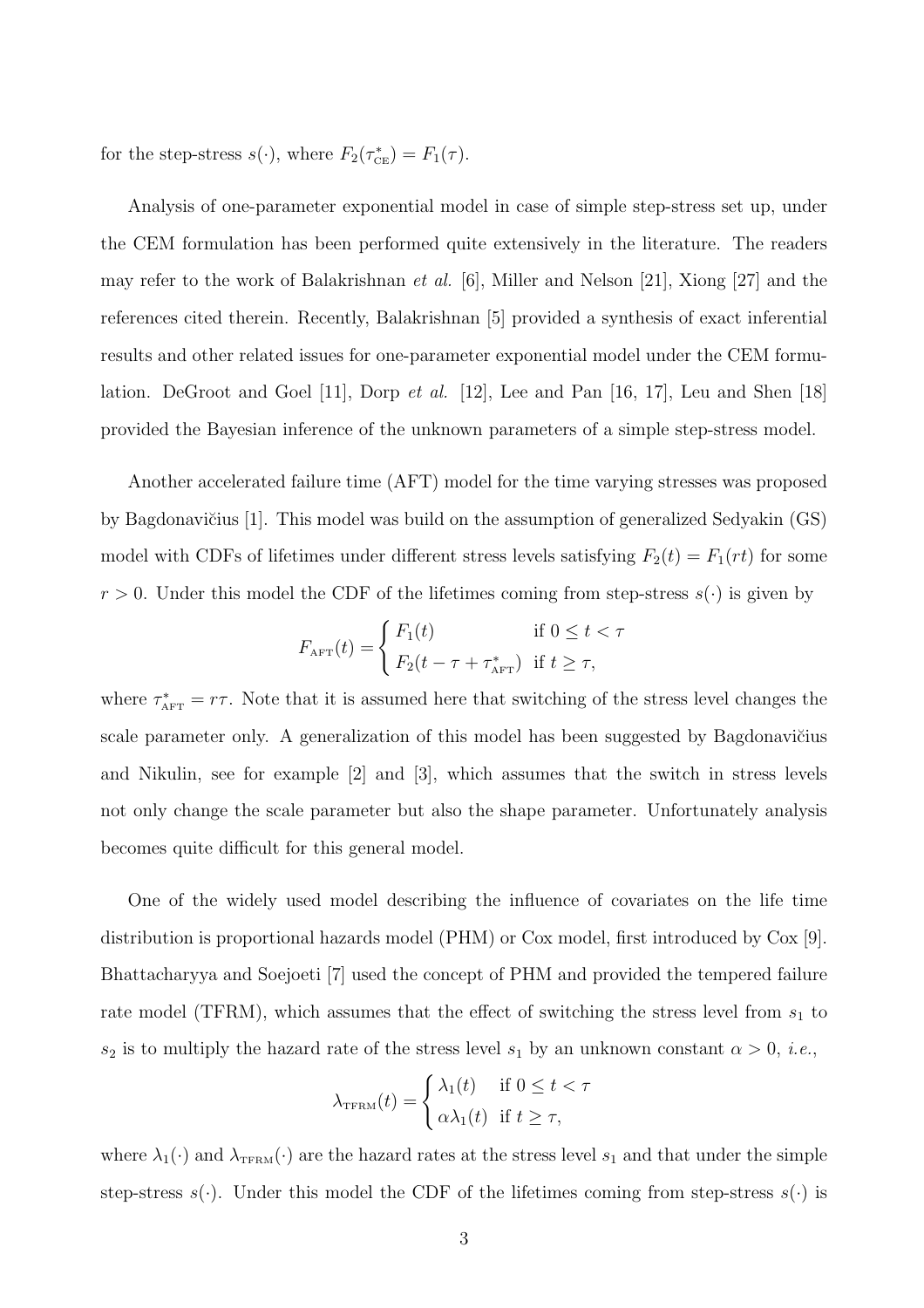given by

$$
F_{\text{TFRM}}(t) = \begin{cases} F_1(t) & \text{if } 0 \le t < \tau \\ 1 - \{1 - F_1(\tau)\}^{1-\alpha} \{1 - F_1(t)\}^\alpha & \text{if } t \ge \tau. \end{cases}
$$

However, TFRM cannot be used to model the lifetimes of the product which has aging property. Note that the ratio of hazard rates under different stress levels are assumed to be constant in time in this model. One can think of generalization of this model in this respect taking increasing, decreasing, or cross-effects ratio of hazard rates, see Bagdonavičius and Nikulin [3]. It is worth mentioning here that models for step-stress life test were also discussed by Bagdonavičius and Nikulin [2], Bagdonavičius and Nikulin [3], Bagdonavičius *et al.* [4], and Gerville-Réach and Nikulin [15] under the general framework of accelerated life tests.

The main purpose of this study is to consider two-parameter exponential distribution for the same simple step-stress model under the CEM formulation. It is assumed that as the stress level changes from  $s_1$  to  $s_2$ , the scale parameter of the exponential distribution changes from  $\theta_1$  to  $\theta_2$ , but the location parameter  $\mu$  remains unchanged. One of the possible justifications of the assumption of common location parameter is the presence of unknown calibration in the equipment used for measuring lifetimes. The data are assumed to be Type-II censored. It is observed that the maximum likelihood estimators (MLEs) of the unknown parameters do not always exist, whenever they exist, they can be obtained in closed form. We obtain the exact conditional distributions of the MLEs of the scale parameters. Since the conditional distributions of the MLEs of the scale parameters depend on the unknown location parameter  $\mu$ , it is not possible to obtain the exact confidence intervals (CIs) of the scale parameters based on the exact conditional distributions. We propose to use the Fisher information matrix to construct the asymptotic CIs of the unknown scale parameters, assuming the location parameter to be known. We also propose to use the parametric bootstrap method for constructing CIs of the scale parameters, and it is very easy to implement it in practice.

We further consider Bayesian inference of the unknown parameters  $\theta_1$ ,  $\theta_2$  and  $\mu$ . It is assumed that  $\theta_2$  has an inverted gamma prior, and  $\alpha$  has a beta prior, where  $\theta_1 \alpha = \theta_2$ .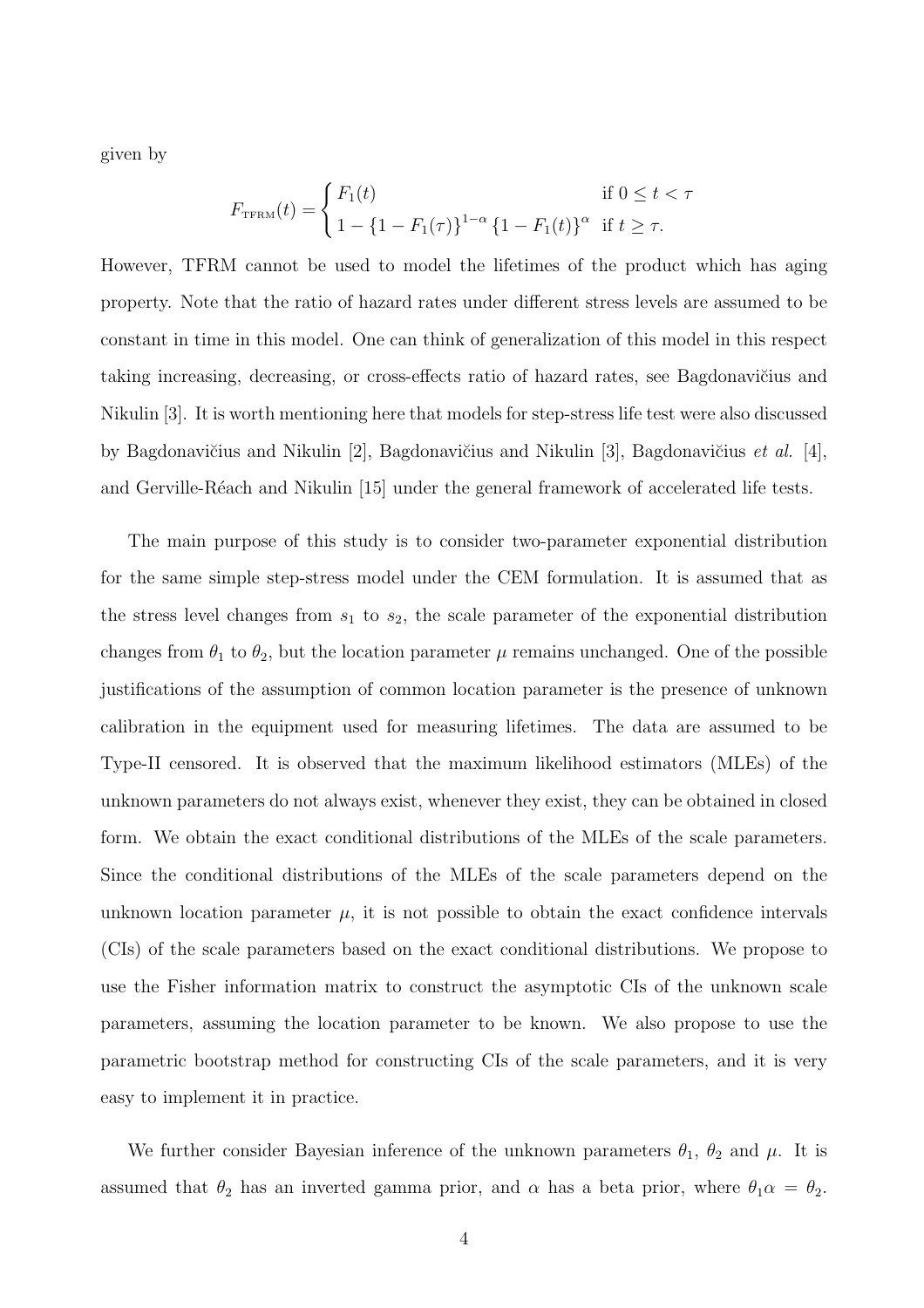The location parameter  $\mu$  is assumed to have a non-informative prior. Based on the above priors the Bayes estimates and the associate credible intervals are obtained using importance sampling technique. Extensive simulations are performed to compare the performances of the different methods and the performances are quite satisfactory. One data set has been analyzed for illustrative purposes.

Rest of the paper is organized as follows. In Section 2 first we discuss the model formulation and then provide the MLEs of the three unknown parameters. The conditional distribution of the MLEs of the scale parameters are presented in Section 3. In Section 4 we discuss the construction of different CIs for the scale parameters. Bayesian inference of the model parameters is indicated in Section 5. Simulation results and a data analysis are provided in Section 6, and finally conclusion appear in Section 7.

# 2 MODEL DESCRIPTION AND MLES

### 2.1 MODEL DESCRIPTION

We consider a simple step-stress model, where  $n$  identical units are placed on a life-testing experiment at the initial stress level  $s_1$ . The stress level is changed to a higher level  $s_2$  at a prefixed time  $\tau$ . Further the experiment is terminated as soon as the rth ( $r \leq n$  is a prefixed integer) failure occurs. The failure times  $t_{1:n} < \cdots < t_{r:n}$  denote the observed data. The following cases may be observed:

Case-I:  $t_{1:n} < \cdots < t_{r:n} < \tau$ ,

Case-II:  $t_{1:n} < \cdots < t_{N:n} < \tau < t_{N+1:n} < \cdots < t_{r:n}$ ,

Case-III:  $\tau < t_{1:n} < \cdots < t_{r:n}$ ,

where N is the number of failures at the stress level  $s_1$ . Note that for Case-I and Case-III,  $N = r$  and  $N = 0$ , respectively. Moreover, we assume that the lifetime distributions at two different stress levels satisfy CEM assumptions.

We also assume that the lifetime distributions at the stress levels  $s_1$  and  $s_2$  are exponential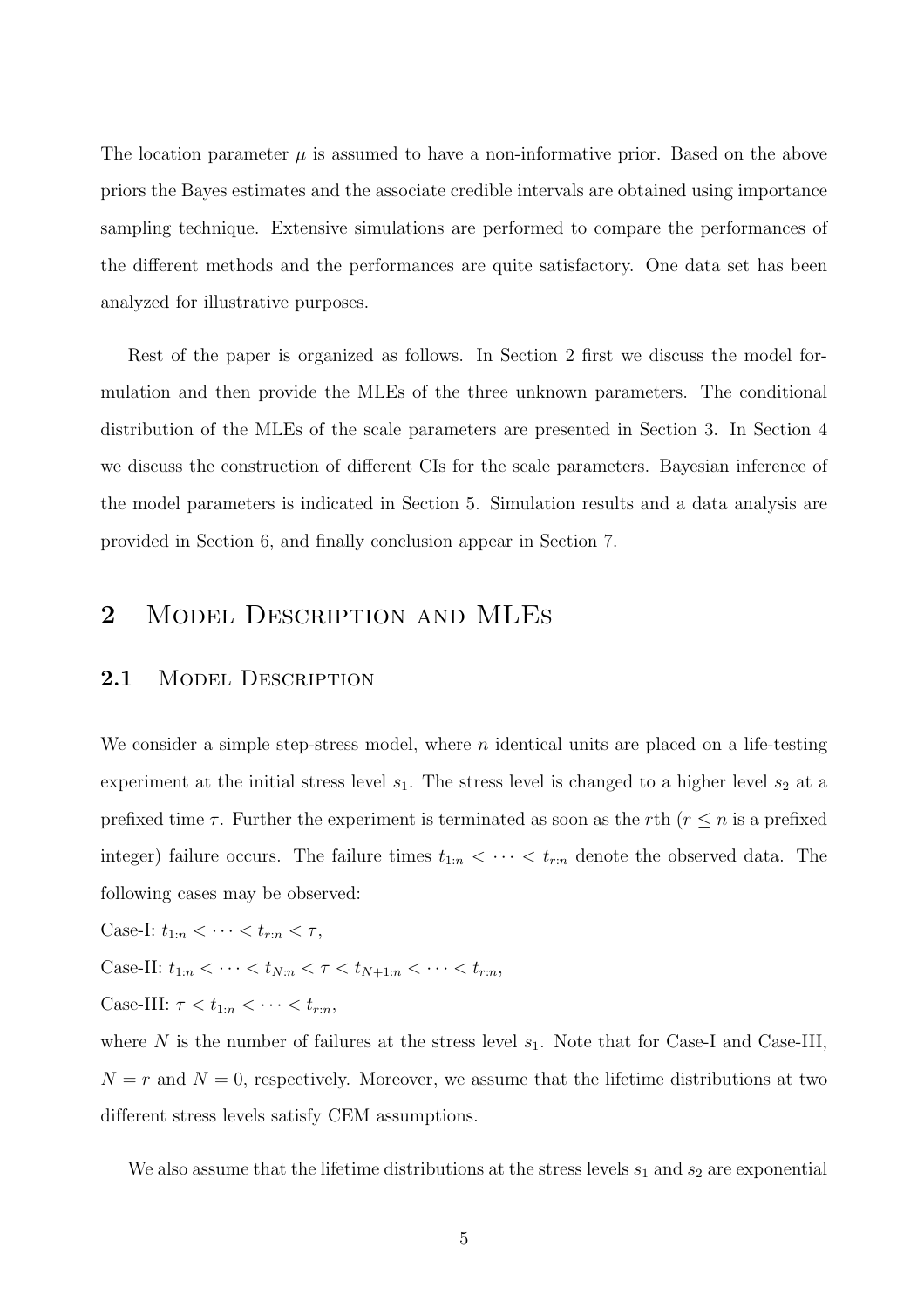with scale parameters  $\theta_1$  and  $\theta_2$  respectively and a common location parameter  $\mu$ . Presence of the common location parameter is justified in view of the possible unknown bias in the lifetime measurement system. Note that if  $\mu \geq \tau$ , then there is no observation at the first stress level, and hence  $\theta_1$  is not estimable. Therefore, it is assumed that  $\mu < \tau$ . Then under the assumption of the CEM, the cumulative distribution function (CDF),  $F_T(\cdot)$ , of a life time of an item is given by

$$
F_T(t) = \begin{cases} 1 - e^{-\frac{t - \mu}{\theta_1}} & \text{if } \mu < t \le \tau \\ 1 - e^{-\frac{t - \tau}{\theta_2} - \frac{\tau - \mu}{\theta_1}} & \text{if } \tau < t < \infty, \end{cases}
$$
 (2)

and the corresponding probability density function (PDF),  $f(t)$ , is given by

$$
f_T(t) = \begin{cases} \frac{1}{\theta_1} e^{-\frac{t-\mu}{\theta_1}} & \text{if } \mu < t \le \tau\\ \frac{1}{\theta_2} e^{-\frac{t-\tau}{\theta_2} - \frac{\tau-\mu}{\theta_1}} & \text{if } \tau < t < \infty. \end{cases} \tag{3}
$$

## 2.2 LIKELIHOOD FUNCTION AND MLES

In this section we consider the likelihood function of the observed data and obtain the MLEs of the unknown parameters. Then using (3), the likelihood of the observed data is given by

$$
L(\mu, \theta_1, \theta_2) = \begin{cases} \frac{1}{\theta_2^r} e^{-\frac{n}{\theta_1} \tau + \frac{n}{\theta_1} \mu - \frac{D_2}{\theta_2}} & \text{if } N = 0\\ \frac{1}{\theta_1^N \theta_2^{r - N}} e^{-\frac{D_1}{\theta_1} - \frac{n}{\theta_1} (t_{1:n} - \mu) - \frac{D_2}{\theta_2}} & \text{if } 1 \le N \le r - 1\\ \frac{1}{\theta_1^r} e^{-\frac{D_1}{\theta_1} - \frac{n}{\theta_1} (t_{1:n} - \mu)} & \text{if } N = r, \end{cases}
$$
(4)

where  $D_1 = \sum_{n=1}^{N}$  $j=1$  $t_{j:n} + (n-N)m - nt_{1:n}, D_2 = \sum_{i=1}^r$  $j = N+1$  $t_{j:n} + (n-r)t_{r:n} - (n-N)m$ , and  $m = \min \{\tau, t_{r:n}\}.$  From the likelihood function in (4), it is clear that MLE of  $\theta_1$  does not exist when  $N = 0$ , and  $\theta_2$  is not estimable for  $N = r$ . For  $1 \leq N \leq r - 1$ , MLEs of  $\mu$ ,  $\theta_1$ , and  $\theta_2$  exist and are

$$
\widehat{\mu} = t_{1:n}, \qquad \widehat{\theta}_1 = \frac{D_1}{N}, \qquad \text{and} \qquad \widehat{\theta}_2 = \frac{D_2}{r - N} \qquad (5)
$$

respectively. Clearly these MLEs are conditional MLEs of  $\mu$ ,  $\theta_1$ , and  $\theta_2$  conditioning on the event  $1 \leq N \leq r-1$ .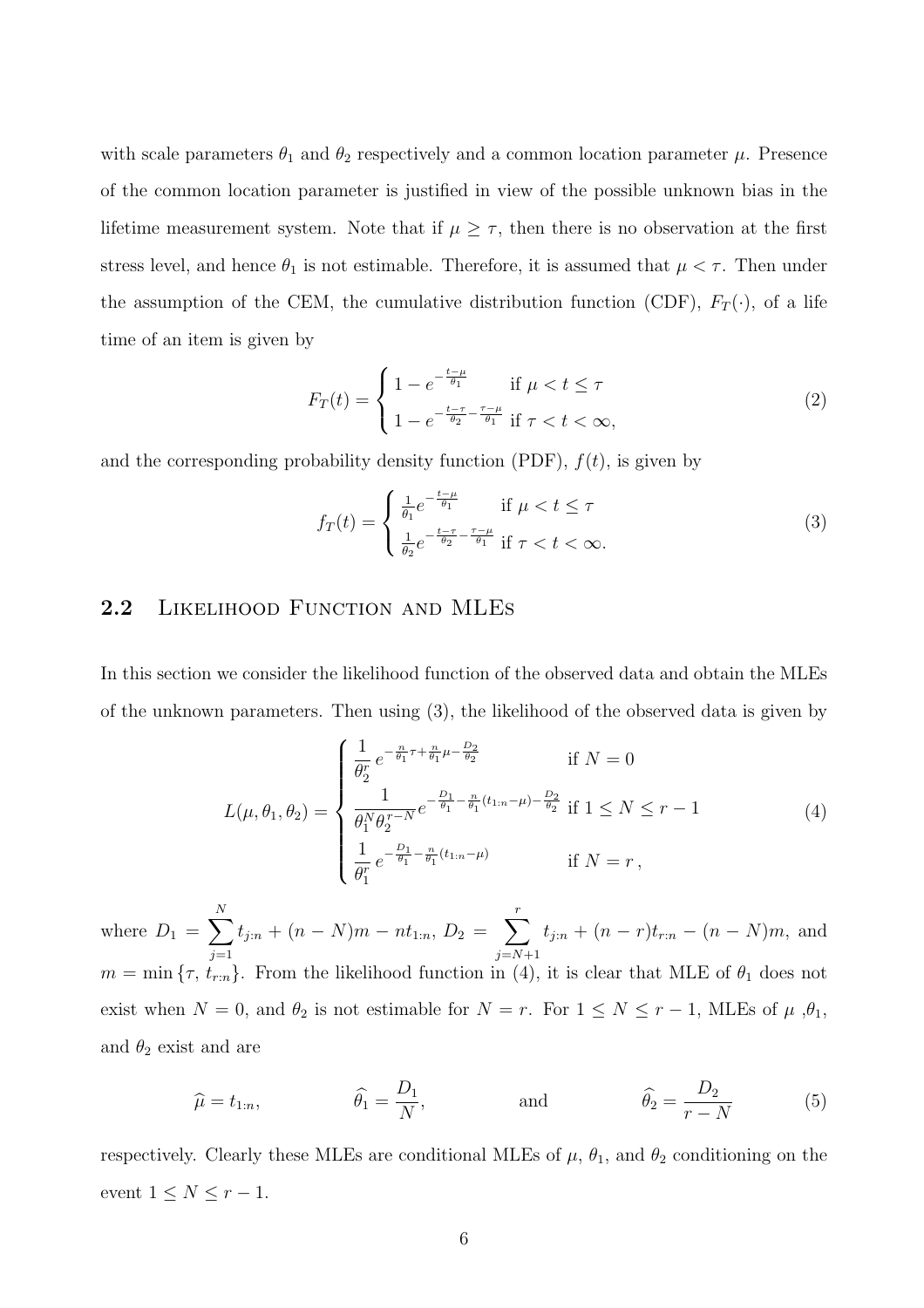# 3 Conditional Distribution of MLEs

In this section we provide the marginal distribution of the MLEs conditioning on  $1 \leq N \leq$  $r-1$ . It can be obtained by inverting the conditional moment generating functions (CMGF) as it was first suggested by Bartholmew [10]. For simplicity, let us denote the CMGFs of  $\widehat{\theta_1}$ and  $\widehat{\theta}_2$  given  $A = \{1 \leq N \leq r - 1\}$  by

$$
M_1(\omega|A) = E[e^{\omega \widehat{\theta}_1} | 1 \le N \le r - 1]
$$
\n(6)

and

$$
M_2(\omega|A) = E[e^{\omega \widehat{\theta}_2} | 1 \le N \le r - 1]
$$

respectively. Note that CMGF in (6) can be written as

$$
M_1(\omega|A) = \sum_{i=1}^{r-1} E[e^{\omega \widehat{\theta}_1} | N = i] \times P[N = i | 1 \le N \le r - 1]. \tag{7}
$$

Now the number of the failures before time  $\tau$ , viz., N is a non-negative random variable with probability mass function (PMF)

$$
P[N = i] = {n \choose i} (1 - e^{-\frac{\tau - \mu}{\theta_1}})^i e^{-(n-i)\frac{\tau - \mu}{\theta_1}} = p_i \text{ (say)} \text{ for } i = 0, 1, \cdots, n,
$$

so that for  $i = 1, \ldots, r - 1$ 

$$
P[N = i | 1 \le N \le r - 1] = \frac{p_i}{\sum_{j=1}^{r-1} p_j}.
$$

The exact derivations of  $E[e^{\omega \theta_1} | N = j]$  for  $j = 1, \dots, r - 1$  are provided in Appendix A. Using the inversion formula, the exact conditional distribution of  $\widehat{\theta}_1$  can be obtained from CMGF and the corresponding probability density function is given in Theorem 3.1.

**Theorem 3.1.** The PDF of  $\widehat{\theta}_1$  conditioning on  $\{1 \leq N \leq r-1\}$  is given by

$$
f_{\hat{\theta_1}}(t) = c_{10} f_4(t - \tau_{10}; \theta_1 (n-1)) - d_{10} f_4(t; \theta_1 (n-1))
$$
  
+ 
$$
\sum_{i=2}^{r-1} \sum_{j=0}^{i-1} c_{ij} f_3\left(t - \tau_{ij}; i-1, \frac{\theta_1}{i}; \frac{(n-j-1)\theta_1}{i(j+1)}\right)
$$
  
- 
$$
\sum_{i=2}^{r-1} \sum_{j=0}^{i-1} d_{ij} f_3\left(t; i-1, \frac{\theta_1}{i}; \frac{(n-j-1)\theta_1}{i(j+1)}\right),
$$
 (8)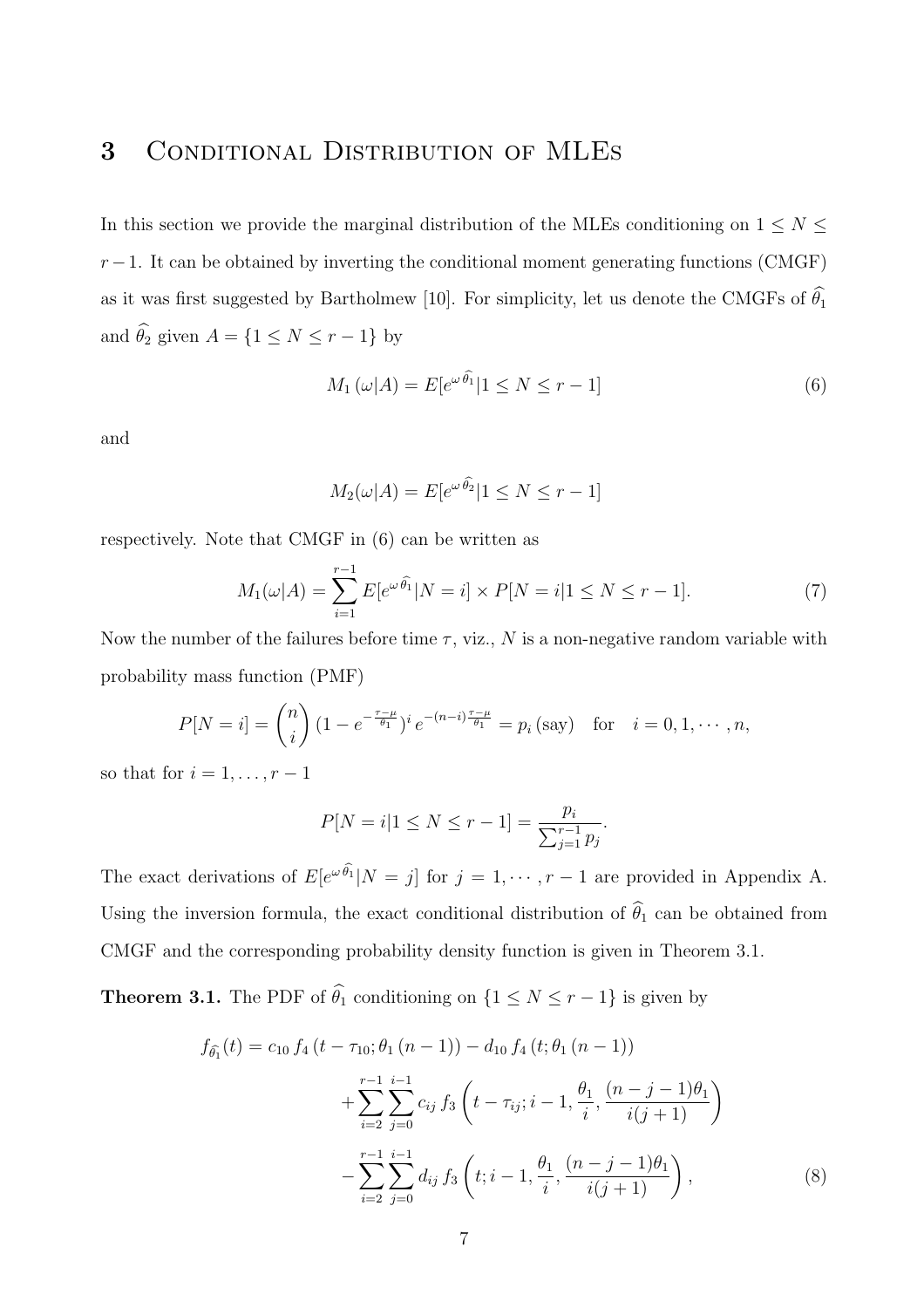where

$$
d_{ij} = \frac{(-1)^{i-j-1}}{\sum_{k=1}^{r-1} p_k} {n \choose i} {i \choose j+1} e^{-\frac{n}{\theta_1}(\tau-\mu)},
$$
  
\n
$$
c_{ij} = \frac{(-1)^{i-j-1}}{\sum_{k=1}^{r-1} p_k} {n \choose i} {i \choose j+1} e^{-\frac{n-j-1}{\theta_1}(\tau-\mu)},
$$
  
\n
$$
\tau_{ij} = \frac{1}{i} (n-j-1)(\tau-\mu),
$$
  
\n
$$
f_{\xi} = \frac{1}{\xi_2 (1 + \xi_1/\xi_2)^{\eta}} e^{t/\xi_2} \int_{\max\{0, (1/\xi_1 + 1/\xi_2)t\}}^{\infty} \frac{1}{\Gamma(\eta)} z^{\eta-1} e^{-z} dz \text{ for } t \in \mathbb{R},
$$
  
\n(9)

and

$$
f_4(t;\xi) = \begin{cases} \frac{1}{\xi}e^{t/\xi} \text{ if } t \in (-\infty,0) \\ 0 \text{ otherwise.} \end{cases}
$$

PROOF: See Appendix A.

 $f_3(t; \eta, \xi_1)$ 

Similarly, inverting the CMGF  $M_2(\omega|A)$  of  $\widehat{\theta}_2$ , conditional PDF of  $\widehat{\theta}_2$  can be obtained as; **Theorem 3.2.** The PDF of  $\widehat{\theta}_2$  conditioning on  $\{1 \leq N \leq r-1\}$  is given by

$$
f_{\hat{\theta_2}}(t) = \sum_{i=1}^{r-1} c_i f_1(t, r-i, \frac{\theta_2}{r-i}),
$$
  
where  $c_i = \frac{p_i}{\sum_{k=1}^{r-1} p_k}$  and  $f_1(t, \eta, \xi) = \frac{1}{\xi^{\eta} \Gamma(\xi)} t^{\eta-1} e^{-t/\xi}$  if  $t > 0$ .

PROOF: See Appendix A.

Since the shape of the conditional PDF of  $\hat{\theta}_1$  as given in Theorem 3.1 is difficult to analyze analytically, we provide the plots in Figure 1 of the PDFs of  $\hat{\theta}_1$  for  $n = 20, \mu = 0$ ,  $\theta_1 = 12, \theta_2 = 4.5$ , and  $r = 20$  (complete sample). We consider four different values of  $\tau$ , *viz.*, 4, 6, 8, and 10. For comparison purposes, we have also generated samples from the same CEM model, and compute the MLEs of  $\theta_1$ ,  $\theta_2$  and  $\mu$ , whenever they exist. We provide the histograms of  $\widehat{\theta}_1$  and  $\widehat{\theta}_2$  based on 10000 replications along with the true conditional PDFs of  $\widehat\theta_1$  and  $\widehat\theta_2$  respectively. It is clear that the true PDFs match very well with the corresponding histograms. The PDF plot of  $\widehat{\theta}_2$  which is a mixture of gamma distributions is provided in Figure 2.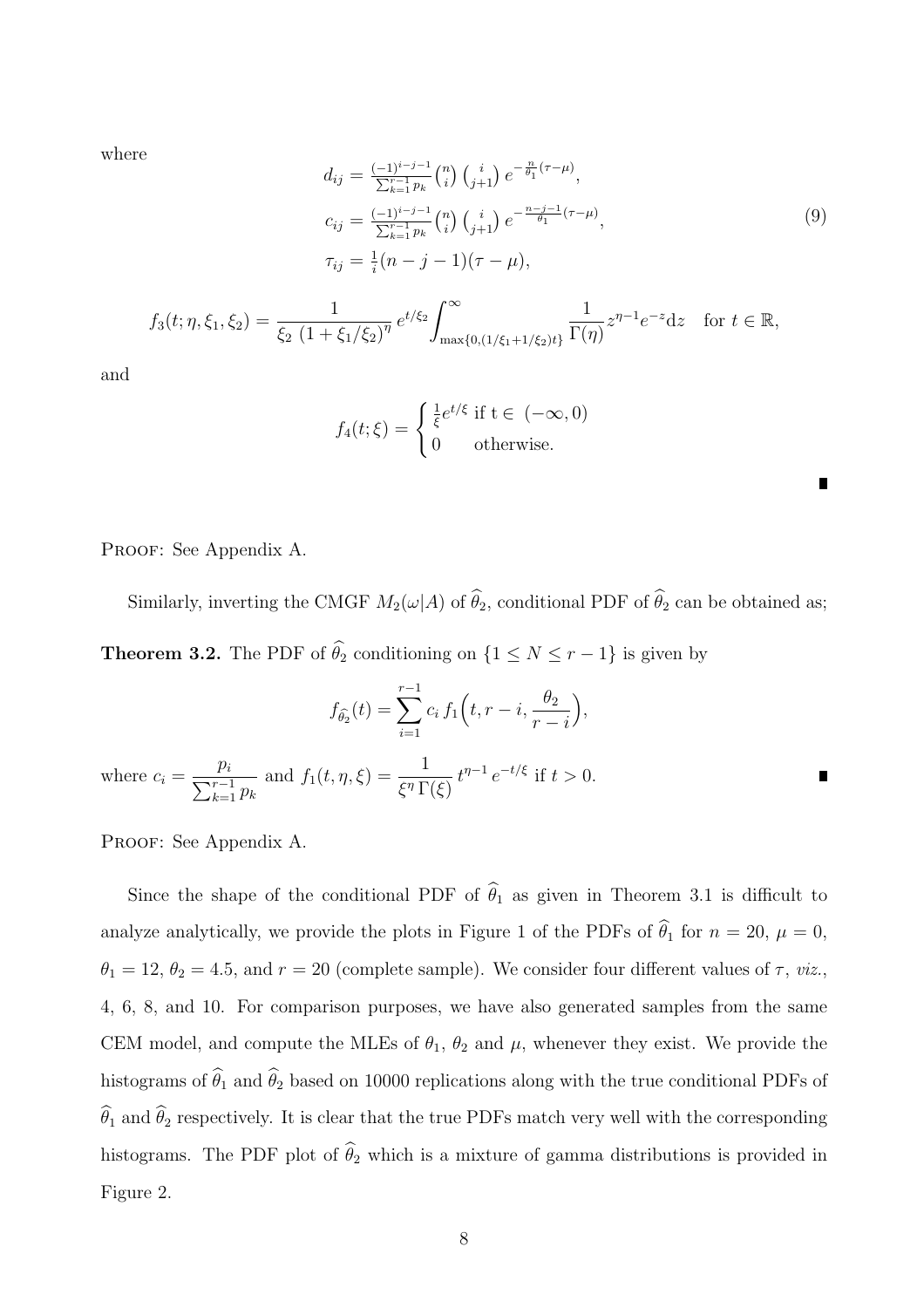

Figure 1: PDF-plot of  $\hat{\theta}_1$  for different values of  $\tau$  and for  $n = r = 20$ ,  $\mu = 0$ ,  $\theta_1 = 12$ , and  $\theta_2 = 4.5.$ 

**Remark 3.1.** Note that the distribution of  $\hat{\mu}$  is same as conditional distribution of the first order statistic with a sample of size  $n$  form the two-parameter exponential distribution, conditioning on the event that there is at least one failure between the time  $\mu$  and  $\tau$ . Hence

$$
E(\widehat{\mu}) = \frac{\mu}{q} + \frac{\theta_1}{n} - \frac{\tau(1-q)}{q},
$$

where  $q = 1 - e^{-n(\tau - \mu)/\theta_1}$  is the probability of getting at least one failure before the time  $\tau$ . As MLEs do not exist if number of failure before time  $\tau$  is zero, one should choose  $\tau$  so that q is close to one. Hence using the above relation one can have a bias-reduced estimator of  $\mu$ as

$$
\widetilde{\mu}=\widehat{\mu}-\frac{\widehat{\theta}_1}{n}.
$$

**Remark 3.2.** MLE of some parametric function,  $g(\mu, \theta_1, \theta_2)$ , can be obtained by replacing the parameters by their respectively MLEs, *i.e.* MLE of  $g(\mu, \theta_1, \theta_2)$  is  $g(\hat{\mu}, \hat{\theta}_1, \hat{\theta}_2)$ . Now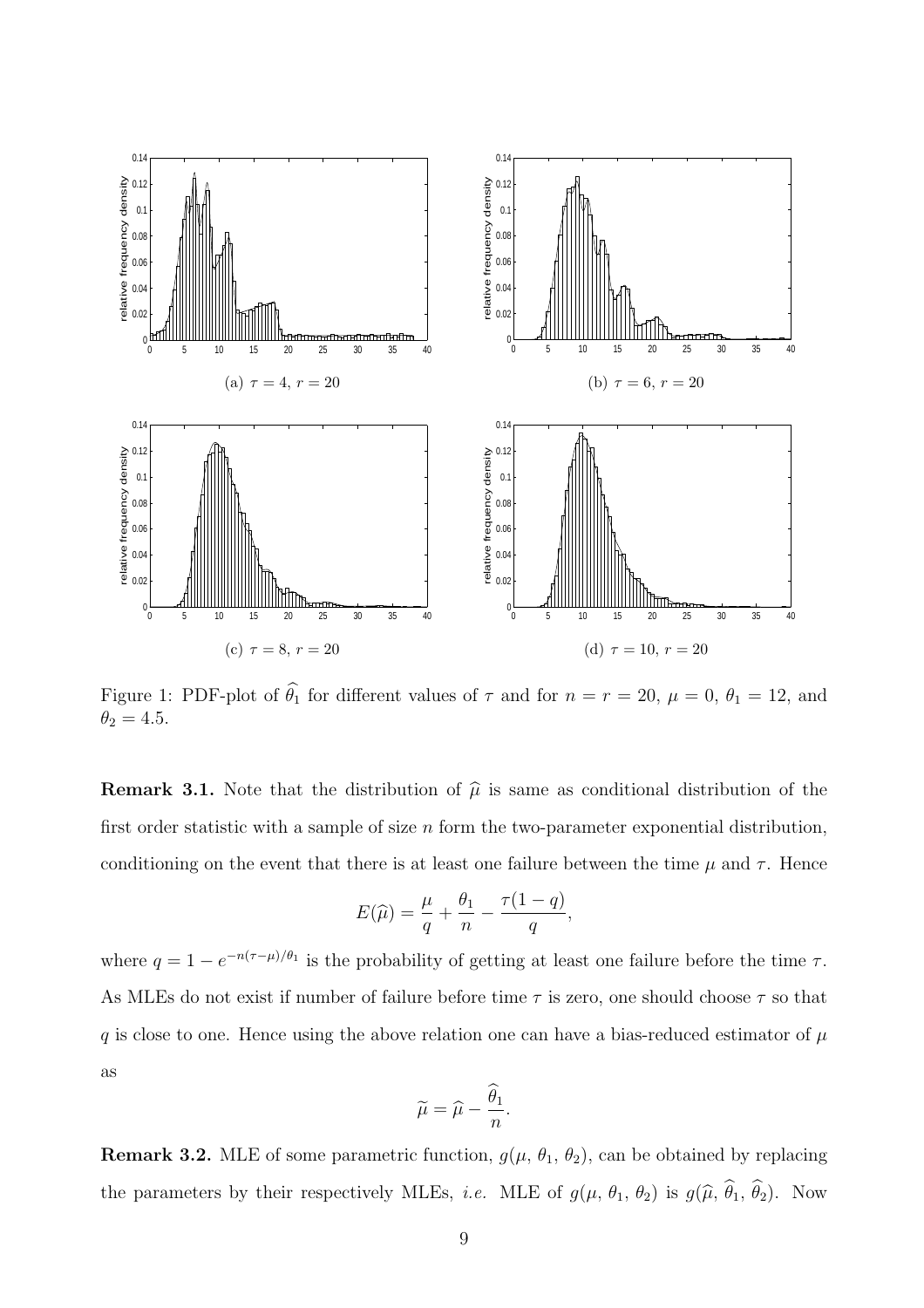

Figure 2: PDF-plot of  $\hat{\theta}_2$  for different values of  $\tau$  and for  $n = 20$ ,  $r = 20$ ,  $\mu = 0$ ,  $\theta_1 = 12$ , and  $\theta_2 = 4.5$ 

using the above estimator of  $\mu$ , one will have a bias-reduced estimator of  $g(\mu, \theta_1, \theta_2)$  as  $\tilde{g} = g(\tilde{\mu}, \hat{\theta}_1, \hat{\theta}_2)$ . For example if  $\eta_p = \mu - \theta_1 \ln(1-p)$ , *i.e.*, *p*-th quantile of the lifetimes at the first stress level, then MLE of  $\eta_p$  is  $\hat{\eta}_p = \hat{\mu} - \hat{\theta} \ln(1 - p)$  and a bias-reduced estimator is  $\widetilde{\eta}_p = \widetilde{\mu} - \widehat{\theta} \ln(1 - p).$ 

# 4 DIFFERENT TYPES OF CONFIDENCE INTERVAL OF  $\widehat{\theta_1}$  and  $\overline{\hat{\theta}}_2$

### 4.1 ASYMPTOTIC CONFIDENCE INTERVAL

In the absence of a closed form of the conditional cumulative density functions of the parameter estimates  $\widehat{\theta}_1$  and  $\widehat{\theta}_2$ , we cannot obtain the exact CIs. Because of the complicated nature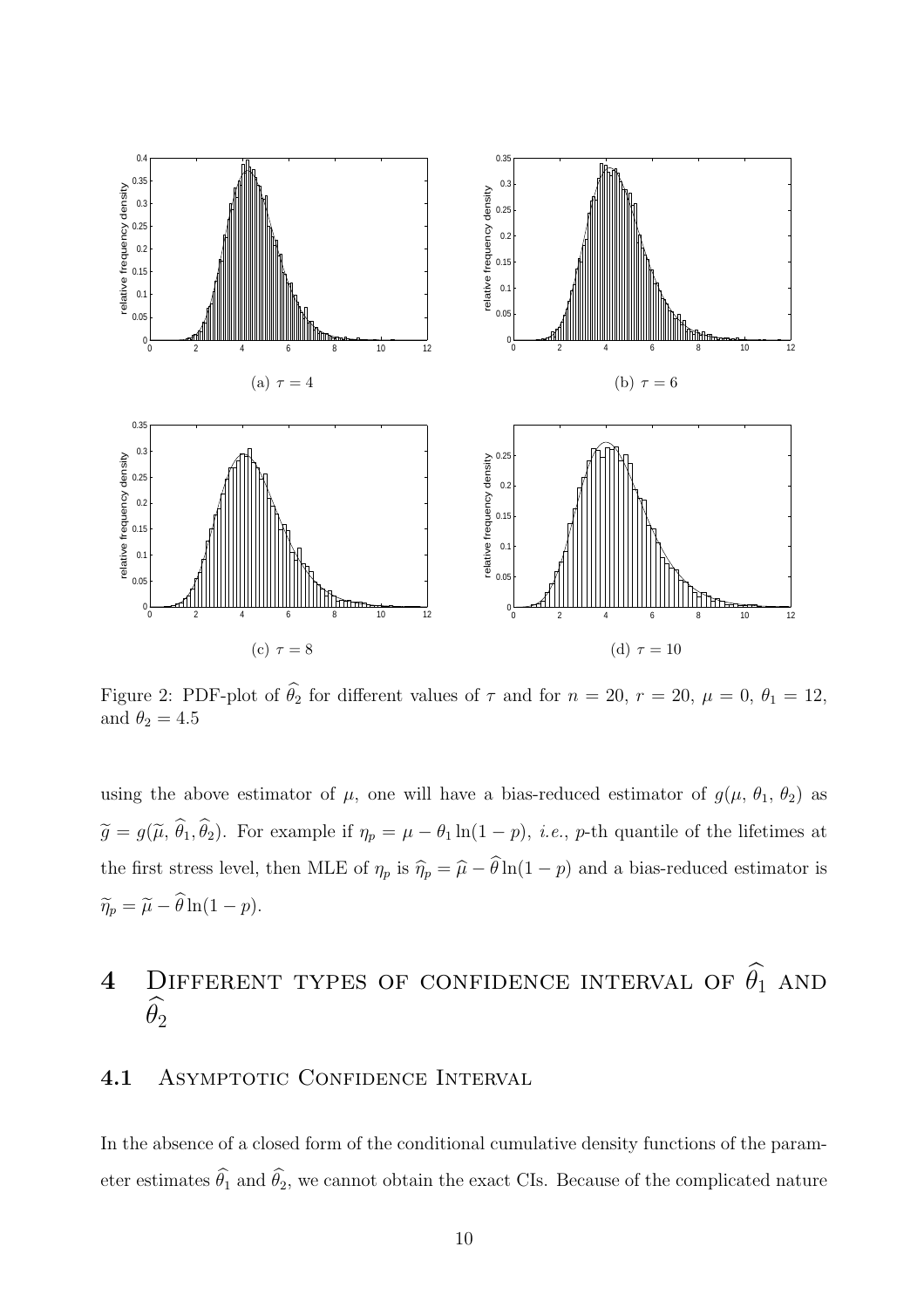of these integrals, we cannot consider the tail probabilities of  $\hat{\theta}_1$  and  $\hat{\theta}_2$  for the construction of exact CIs as in Chen and Bhattacharyya [8]. Moreover, it is observed empirically that  $P_{\theta_1}(\theta_1 > b)$  is not a monotone function of  $\theta_1$ . Hence the construction of the exact confidence intervals become very difficult. Due to this reason, we proceed to obtain the asymptotic CIs of  $\theta_1$  and  $\theta_2$ . We provide the elements of the Fisher information matrix. Though we have three parameters  $\mu$ ,  $\theta_1$ ,  $\theta_2$ , we obtain the Fisher information matrix for  $\theta_1$  and  $\theta_2$  only, assuming  $\mu$  is known and use the estimate of  $\mu$  in the final expressions. We then use the asymptotic normality of the MLEs to construct asymptotic CIs of  $\theta_1$  and  $\theta_2$ . For the purpose of comparison we also use parametric bootstrap methods (see Efron and Tibshirani [13] for details) to construct CIs for the two scale parameters.

Let  $I(\theta_1, \theta_2) = (I_{ij}(\theta_1, \theta_2)); i, j = 1, 2$  denote the Fisher information matrix of  $\theta_1$  and  $\theta_2$ , where  $I_{11}(\theta_1, \theta_2) = E \big[ -\frac{N}{\theta^2} + \frac{2D_1}{\theta^3} \big], I_{12}(\theta_1, \theta_2) = 0,$ 

$$
I_{11}(\theta_1, \theta_2) = E \left[ -\frac{N}{\theta_1^2} + \frac{2D_1}{\theta_1^3} \right], \quad I_{12}(\theta_1, \theta_2) = 0,
$$
  

$$
I_{21}(\theta_1, \theta_2) = 0, \qquad I_{22}(\theta_1, \theta_2) = E \left[ -\frac{r - N}{\theta_2^2} + \frac{2D_2}{\theta_2^3} \right].
$$

The observed information matrix is

$$
\begin{bmatrix} O_{11} & O_{12} \\ O_{21} & O_{22} \end{bmatrix} = \begin{bmatrix} \frac{N}{\hat{\theta}_1^2} & 0 \\ 0 & \frac{r-N}{\hat{\theta}_2^2} \end{bmatrix}.
$$

The variance of  $\widehat{\theta}_1$  and  $\widehat{\theta}_2$  can be obtained through the observed information matrix as

$$
V_1 = \frac{\widehat{\theta}_1^2}{N} \text{ and } V_2 = \frac{\widehat{\theta}_2^2}{r - N}.
$$

The asymptotic distributions of the pivotal quantities  $\frac{\theta_1 - E(\theta_1)}{\sqrt{V_1}}$  and  $\frac{\theta_2 - E(\theta_2)}{\sqrt{V_2}}$  may then be used to construct  $100(1-\alpha)$ % CIs for  $\theta_1$  and  $\theta_2$  respectively. The  $100(1-\alpha)$ % confidence interval for  $\theta_1$  and  $\theta_2$  are given by

$$
\left[\widehat{\theta}_1 \pm z_{1-\frac{\alpha}{2}}\sqrt{V_1}\right]
$$
 and  $\left[\widehat{\theta}_2 \pm z_{1-\frac{\alpha}{2}}\sqrt{V_2}\right]$ .

### 4.2 BOOTSTRAP CONFIDENCE INTERVAL

In this subsection, we construct bootstrap CIs based on parametric bootstrap. Later we show that bootstrap CIs has better coverage probabilities than asymptotic CIs unless the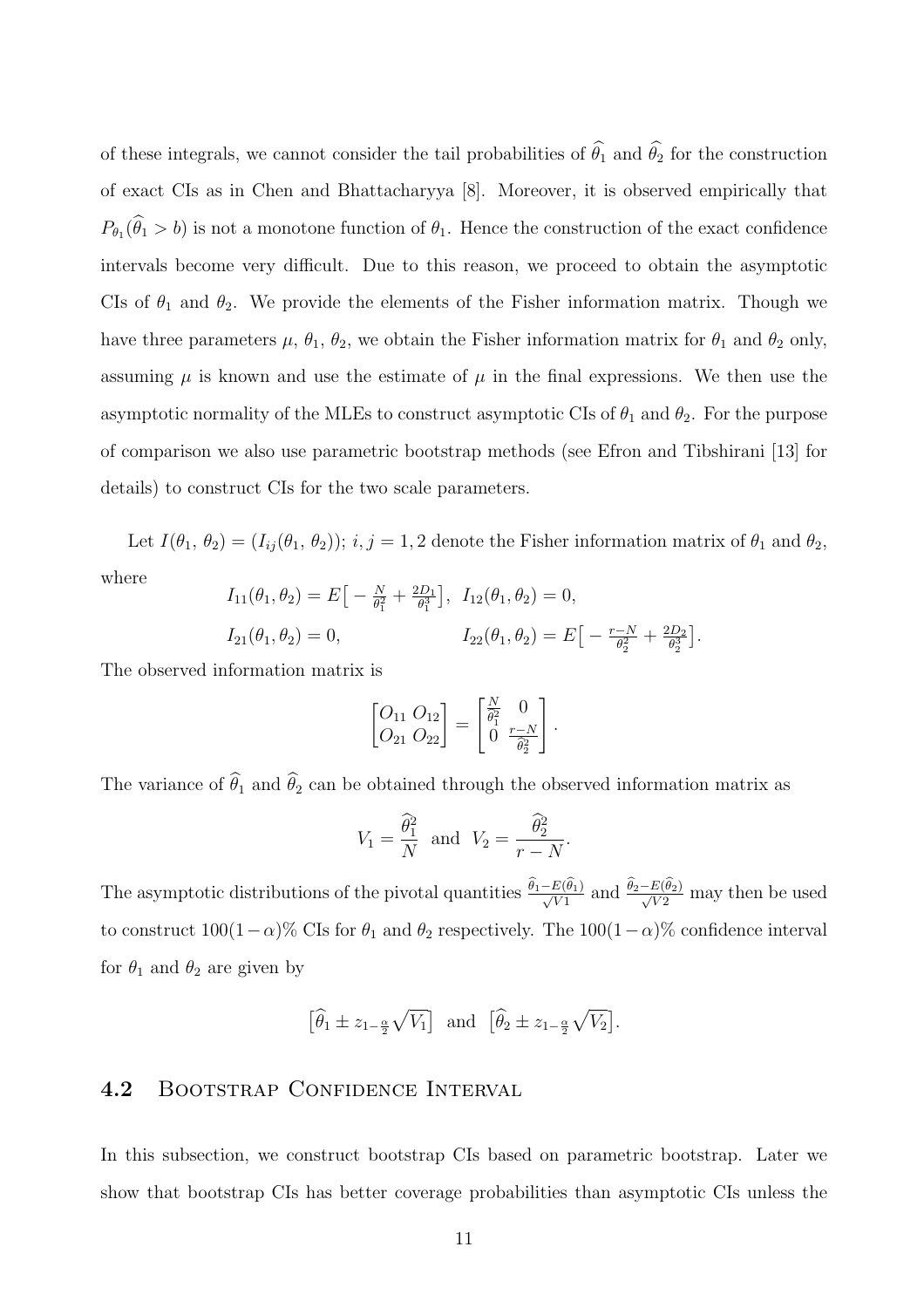sample size is quite large. Now we describe the algorithm to obtain bootstrap CIs for  $\theta_1$  and  $\theta_2$ .

#### Parametric bootstrap:

- 1. Given  $\tau$ , n and the original sample  $t = (t_{1:n}, t_{2:n}, \cdots, t_{r:n})$  obtain  $\widehat{\mu}$ ,  $\widehat{\theta}_1$  and  $\widehat{\theta}_2$ , the MLEs of  $\mu$ ,  $\theta_1$ , and  $\theta_2$  respectively.
- 2. Simulate a sample of size n from uniform  $(0, 1)$  distribution, denote the ordered sample as  $U_{1:n}, U_{2:n}, \cdots, U_{n:n}$ .
- 3. Find N, such that  $U_{N:n} \leq 1 e^{-\frac{\tau \widehat{\mu}}{\widehat{\theta}_1}} \leq U_{N+1:n}$ .
- 4. If  $1 \leq N \leq r-1$ , proceed to the next step. Otherwise go back to Step 2.
- 5. For  $j \le N$ ,  $T_{j:n} = \hat{\mu} \hat{\theta}_1 \ln(1 U_{j:n})$ . For  $j = N + 1, \dots, n$ ,  $T_{j:n} = \tau \frac{\theta_2}{\hat{\theta}_1}$  $\frac{\theta_2}{\widehat{\theta_1}}(\tau-\widehat{\mu}) \widehat{\theta}_2 \ln(1 - U_{i:n}).$
- 6. Compute the MLEs of  $\theta_1$  and  $\theta_2$  based on  $T_{1:n}, T_{2:n}, \cdots, T_{r:n}$ , say  $\widehat{\theta_1}^{(1)}$  and  $\widehat{\theta_2}^{(1)}$ .
- 7. Repeat Steps 2-5 M times and obtain  $\widehat{\theta}_1^{(1)}, \widehat{\theta}_2^{(1)}, \widehat{\theta}_1^{(2)}, \widehat{\theta}_2^{(2)}, \cdots, \widehat{\theta}_1^{(M)}, \widehat{\theta}_2^{(M)}$ .
- 8. Arrange  $\hat{\theta}_1^{(1)}, \hat{\theta}_1^{(2)}, \cdots, \hat{\theta}_1^{(M)}$  in ascending order and obtain  $\hat{\theta}_1^{[1]}, \hat{\theta}_1^{[2]}, \cdots, \hat{\theta}_1^{[M]}$ . Similarly, arrange  $\widehat{\theta}_2^{(1)}, \widehat{\theta}_2^{(2)}, \cdots, \widehat{\theta}_2^{(M)}$  in ascending order and obtain  $\widehat{\theta}_2^{[1]}, \widehat{\theta}_2^{[2]}, \cdots, \widehat{\theta}_2^{[M]}$ . A two-sided  $100(1-\alpha)$ % bootstrap confidence interval of  $\theta_i$ ,  $(i=1,2)$  is then given by

$$
\left(\widehat{\theta}_{i}^{[\frac{\alpha}{2}M]},\,\widehat{\theta}_{i}^{[(1-\frac{\alpha}{2})M]}\right),
$$

where  $[x]$  denotes the largest integer less than or equal to x.

## 5 Bayesian Inference

As the conditional distribution of the MLEs of the unknown parameters are quite complicated, Bayesian analysis seems to be a natural choice. Also it is well known that the bootstrap CI of the thresh hold parameter  $\mu$  does not work very well, see for example Shao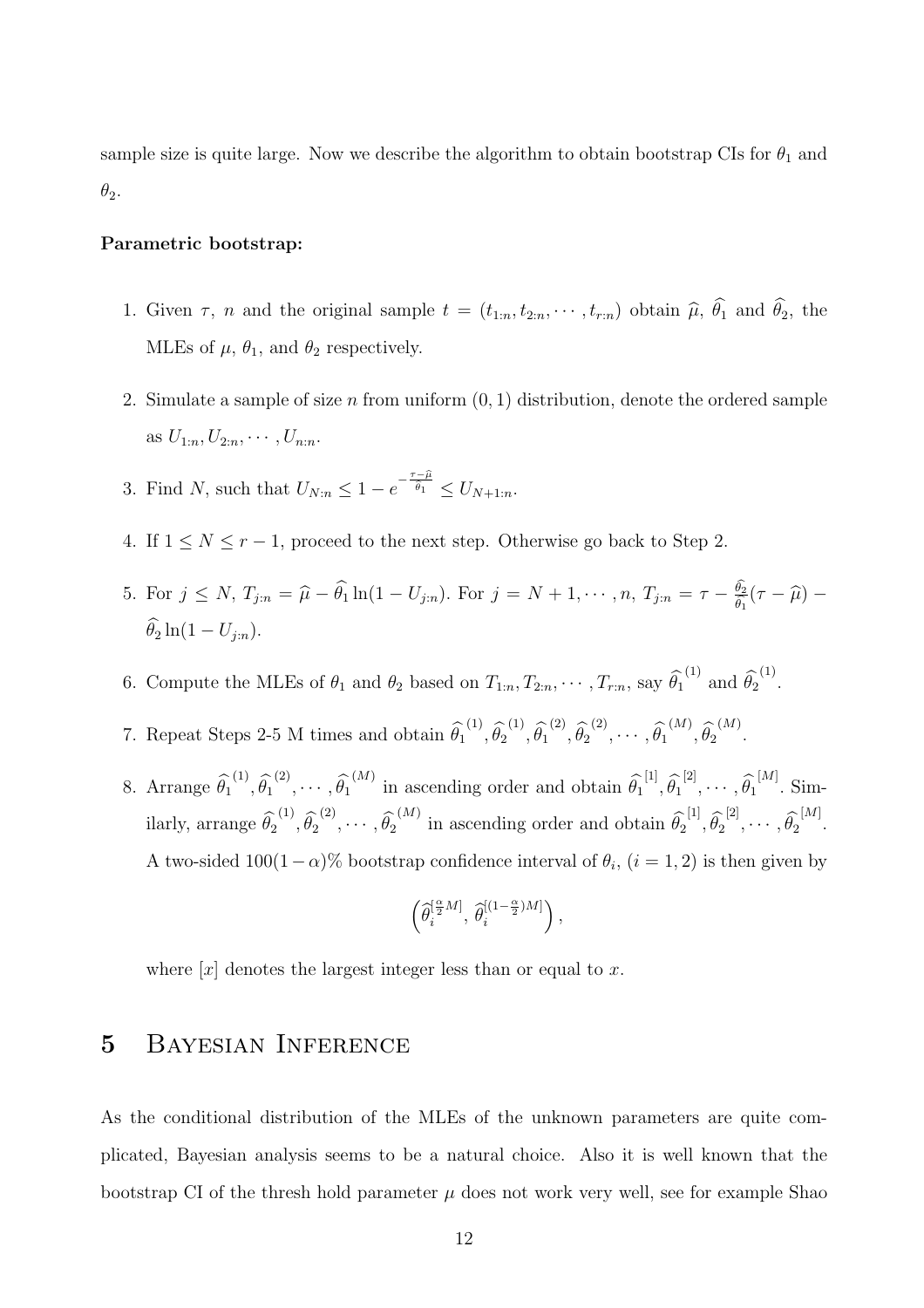and Tu ([26], Chapter 3), but a proper Bayesian credible interval  $CRI$ ) for  $\mu$  can be obtained in a standard manner. In this paper we mainly consider the square error loss function, although any other loss functions can be considered in a similar fashion. Here we assume that the data are coming form the distribution as mentioned in (2). To proceed further, we need to make some prior assumptions on the unknown parameters. Note that the basic aim of the step-stress life tests is to get more failures at the higher stress level, hence it is reasonable to assume that  $\theta_1 > \theta_2$ . One of the prior assumption that supports  $\theta_1 > \theta_2$  is  $\theta_1 =$  $\theta_2$  $\alpha$ , where  $0 < \alpha < 1$ . Here we assume that  $\theta_2$  has an inverted gamma (IG) distribution with parameters  $a > 0$ ,  $b > 0$ ,  $\alpha$  has a beta distribution with parameters  $c > 0$ ,  $d > 0$ , and the location parameter  $\mu$  has a non-informative prior over  $(-\infty, \tau)$ . The prior density for  $\theta_2$ ,  $\alpha$ and  $\mu$  are given by

$$
\pi_1(\theta_2) = \frac{b^a}{\Gamma(a)} \frac{e^{-b/\theta_2}}{\theta_2^{a+1}} \quad \text{if } \theta_2 > 0,
$$
  

$$
\pi_2(\alpha) = \frac{1}{B(c,d)} \alpha^{c-1} (1-\alpha)^{d-1} \quad \text{if } 0 < \alpha < 1,
$$
  

$$
\pi_3(\mu) = 1 \quad \text{if } -\infty < \mu < \tau
$$

respectively. We also assume that  $\mu$ ,  $\alpha$ , and  $\theta_2$  are independently distributed. Likelihood function of the data for given  $(\mu, \alpha, \theta_2)$  can be expressed as

$$
l(\text{Data}|\mu, \alpha, \theta_2) \propto \begin{cases} \frac{\alpha^N}{\theta_2^r} e^{-\frac{1}{\theta_2} \{\alpha D_3 + D_2 - n\alpha \mu\}} & \text{if } \mu < t_{1:n} < \dots < t_{N:n} < \tau \\ \frac{\alpha^r}{\theta_2^r} e^{-\frac{1}{\theta_2} \{\alpha D_3 - n\alpha \mu\}} & \text{if } \mu < t_{1:n} < \dots < t_{r:n} < \tau \\ \frac{1}{\theta_2^r} e^{-\frac{1}{\theta_2} \{n\tau \alpha + D_2 - n\alpha \mu\}} & \text{if } \mu < \tau < t_{1:n} < \dots < t_{r:n}, \end{cases}
$$

where  $D_3 = D_1 + nt_{1:n}$ . Hence for  $0 < \alpha < 1, \theta_2 > 0$ , the posterior density of the parameters given data can be written as

CASE-I : 
$$
N = 0
$$
  
\n $l(\mu, \alpha, \theta_2 | \text{Data}) \propto \frac{1}{\theta_2^{r+a+1}} \alpha^{c-1} (1-\alpha)^{d-1} e^{-\frac{1}{\theta_2} \{n\alpha\tau + D_2 + b - n\alpha\mu\}} \text{ if } \mu < \tau.$ 

CASE-II :  $N = 1, 2, \cdots, r$ 

$$
l(\mu, \alpha, \theta_2 | \text{Data}) \propto \frac{1}{\theta_2^{r+a+1}} \alpha^{N+c-1} (1-\alpha)^{d-1} e^{-\frac{1}{\theta_2} {\alpha D_3 + D_2 + b - n\alpha \mu} }
$$
 if  $\mu < t_{1:n}$ .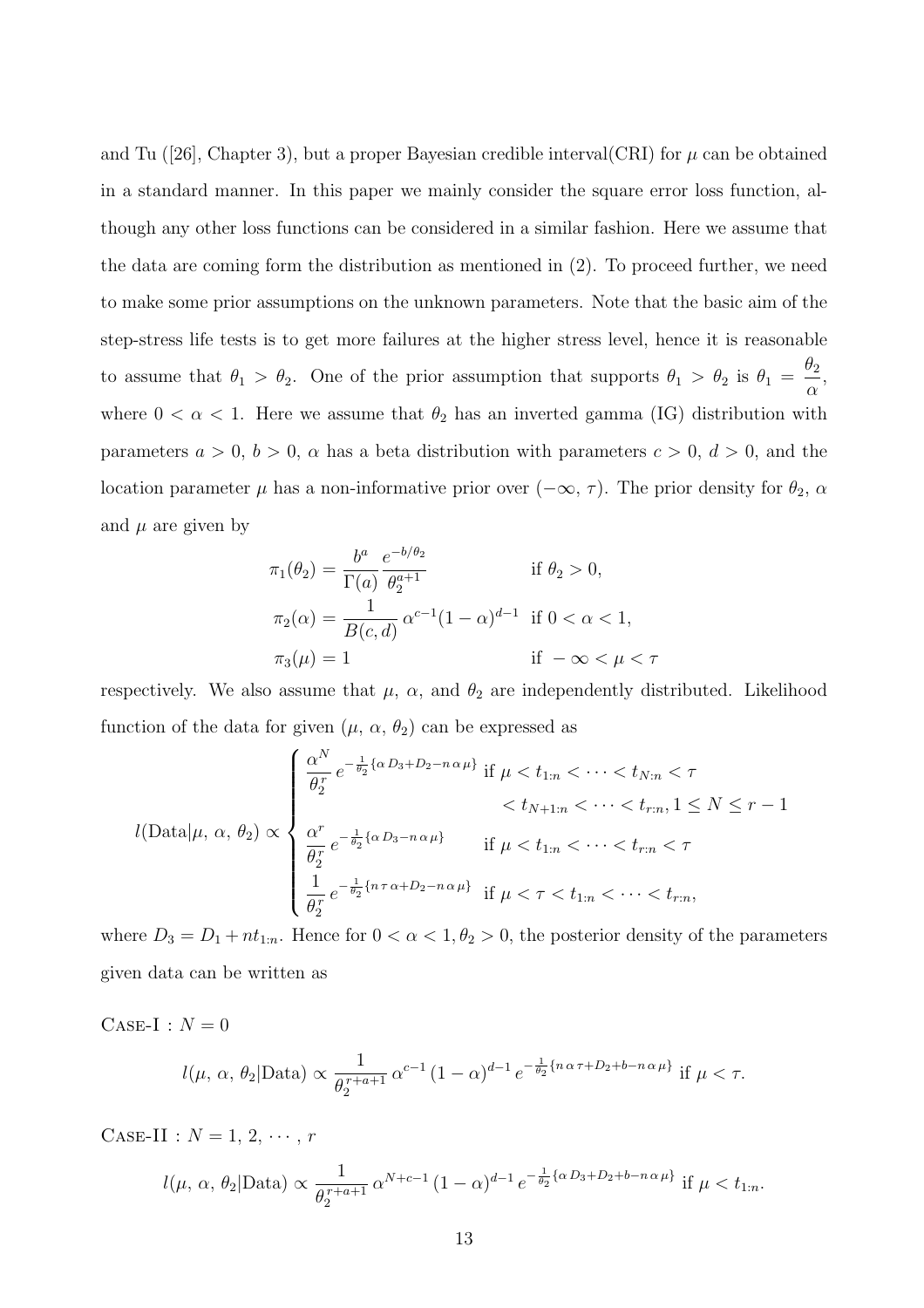The Bayes estimate  $\hat{g}(\mu, \alpha, \theta_2)$  of some function, say  $g(\mu, \alpha, \theta_2)$ , with respect to the square error loss function is the posterior expectation of  $g(\mu, \alpha, \theta_2)$ , *i.e.*, it can be expressed as

$$
\widehat{g}(\mu, \alpha, \theta_2) = \int_0^1 \int_0^\infty \int_{-\infty}^{t_{1:n}} g(\mu, \alpha, \theta_2) l(\mu, \alpha, \theta_2) \text{Data}) d\mu d\theta_2 d\alpha. \tag{10}
$$

Unfortunately, (10) cannot be found explicitly for general function  $g(\mu, \alpha, \theta_2)$ . One can use numerical methods to compute (10). Alternatively, Lindley's approximation (see [19]) can be used to approximate (10). But credible interval (CRI) cannot be found by any of the above methods. Hence we propose importance sampling to compute the Bayes estimate and as well as to construct CRI. In Case-II, (10) can be written as

$$
\widehat{g}(\mu, \alpha, \theta_2) = \frac{\int_0^1 \int_0^\infty \int_{-\infty}^{t_{1:n}} g_1(\mu, \alpha, \theta_2) l_1(\alpha) l_2(\theta_2 | \alpha) l_3(\mu | \alpha, \theta_2) d\mu d\theta_2 d\alpha}{\int_0^1 \int_0^\infty \int_{-\infty}^{t_{1:n}} g_2(\mu, \alpha, \theta_2) l_1(\alpha) l_2(\theta_2 | \alpha) l_3(\mu | \alpha, \theta_2) d\mu d\theta_2 d\alpha}, \qquad (11)
$$

where

$$
g_1(\mu, \alpha, \theta_2) = \frac{g(\mu, \alpha, \theta_2) \alpha^{N+c-2} (1-\alpha)^{d-1}}{(D_1 \alpha + D_2 + b)^{r+a-1}},
$$
  
\n
$$
g_2(\mu, \alpha, \theta_2) = \frac{\alpha^{N+c-2} (1-\alpha)^{d-1}}{(D_1 \alpha + D_2 + b)^{r+a-1}},
$$
  
\n
$$
l_1(\alpha) = 1, \quad 0 < \alpha < 1,
$$
  
\n
$$
l_2(\theta_2|\alpha) = \frac{(D_1 \alpha + D_2 + b)^{r+a-1}}{\Gamma(r+a-1)} \times \frac{e^{-(D_1 \alpha + D_2 + b)/\theta_2}}{\theta_2^{r+a}}, \quad \theta_2 > 0,
$$
  
\n
$$
l_3(\mu|\alpha, \theta_2) = \frac{n \alpha}{\theta_2} e^{n \alpha(\mu - t_{1:n})/\theta_2}, \quad \mu < t_{1:n}.
$$

Note that  $l_3(\mu|\alpha, \theta_2)$  has a closed and invertible distribution function, and hence one can easily draw sample from this density function. It may be noted that the above choice of  $g_1, g_2, l_1, l_2$ , and  $l_3$  functions are not unique, but the performance based on them are quite satisfactory.

#### Algorithm for Case-II:

1. Generate  $\alpha$  from U(0, 1).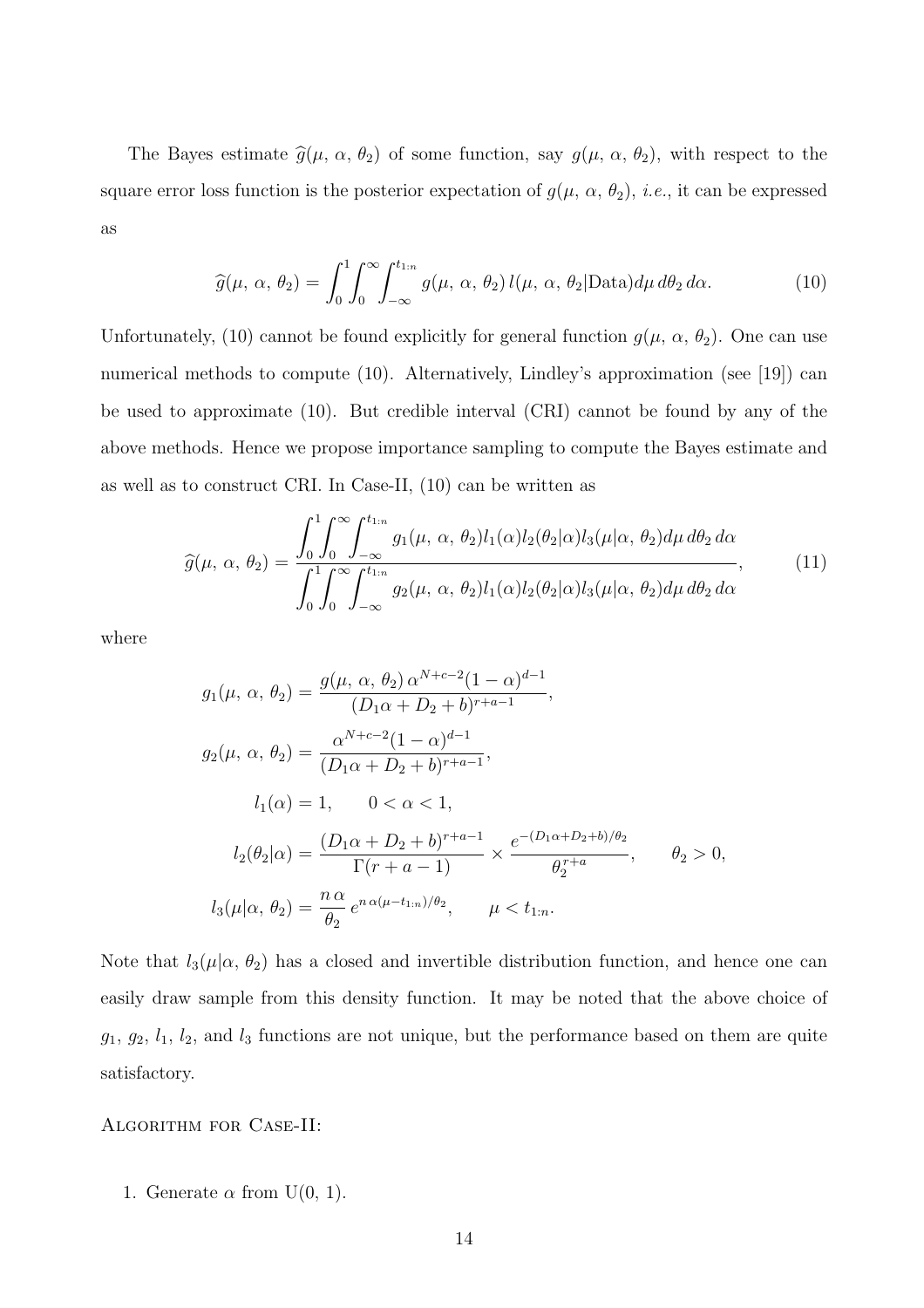- 2. Generate  $\theta_2$  from IG( $r + a 1$ ,  $D_1\alpha + D_2 + b$ ).
- 3. Generate  $\mu$  from  $l_3(\mu|\alpha, \theta_2)$ .
- 4. Repeat steps 1-3 M times to obtain  $\{(\mu_1, \alpha_1, \theta_{21}), \cdots, (\mu_M, \alpha_M, \theta_{2M})\}.$
- 5. Approximate (10) by

$$
\widehat{g}(\mu, \alpha, \theta_2) = \frac{\sum_{i=0}^{M} g_1(\mu_i, \alpha_i, \theta_{2i})}{\sum_{i=0}^{M} g_2(\mu_i, \alpha_i, \theta_{2i})}
$$

6. To find a 100  $(1-\gamma)$ % CRI for  $g(\mu, \alpha, \theta_2)$ , arrange the  $\{g(\mu_1, \alpha_1, \theta_{21}), \cdots, g(\mu_M, \alpha_M, \theta_M)\}$  $\{\theta_{2M}\}\}\$ to get  $\{g^{(1)} < g^{(2)} < \cdots < g^{(M)}\}\.$  Arrange  $\{g_2(\mu_1, \alpha_1, \theta_{21}), \cdots, g_2(\mu_M, \alpha_M, \theta_M)\}\$  $\{\theta_{2M}\}\}$  accordingly to get  $\{g_2^{(1)}\}$  $\overset{(1)}{2},\,\overset{(2)}{g_2^{\left( 2 \right)}}$  $\overset{(2)}{_{2}},\cdots,\overset{(M)}{_{2}}{}^{\hspace{-2.1mm} (M)}$ 2 }. Note that  $g_2^{(i)}$  $2^{(i)}$ 's are not ordered. Let

$$
\bar{g}_2^{(i)} = \frac{g_2^{(i)}}{\sum_{j=1}^M g_2^{(j)}}.
$$

A 100  $(1 - \gamma)$ % CRI is then given by  $(g^{(i)}, g^{(n+i)})$ , where

$$
i \in \left\{ i \in \mathbb{N}: \sum_{j=1}^i \bar{g}_2^{(j)} \leq 1-\gamma \right\} \ \text{ and } \ \sum_{j=1}^{n+i} \bar{g}_2^{(j)} - \sum_{j=1}^i \bar{g}_2^{(j)} < 1-\gamma \leq \sum_{j=1}^{n+i+1} \bar{g}_2^{(j)} - \sum_{j=1}^i \bar{g}_2^{(j)}.
$$

Therefore, 100 (1 –  $\gamma$ )% highest posterior density (HPD) CRI of  $g(\mu, \alpha, \theta_2)$  becomes  $(g^{(i^*)}, g^{(n+i^*)})$ , where  $i^* \in$  $\Gamma$  $i \in \mathbb{N} : \sum_{i=1}^{i}$  $j=1$  $\bar{g}_2^{(j)} \leq 1 - \gamma$ ) satisfies  $g^{(n+i^*)} - g^{(i^*)} \leq g^{(n+i)} - g^{(i)}, \quad \forall i \in \mathbb{R}$  $\sqrt{ }$  $i \in \mathbb{N} : \sum_{i=1}^{i}$  $j=1$  $\bar{g}_2^{(j)} \leq 1 - \gamma$  $\mathcal{L}$ .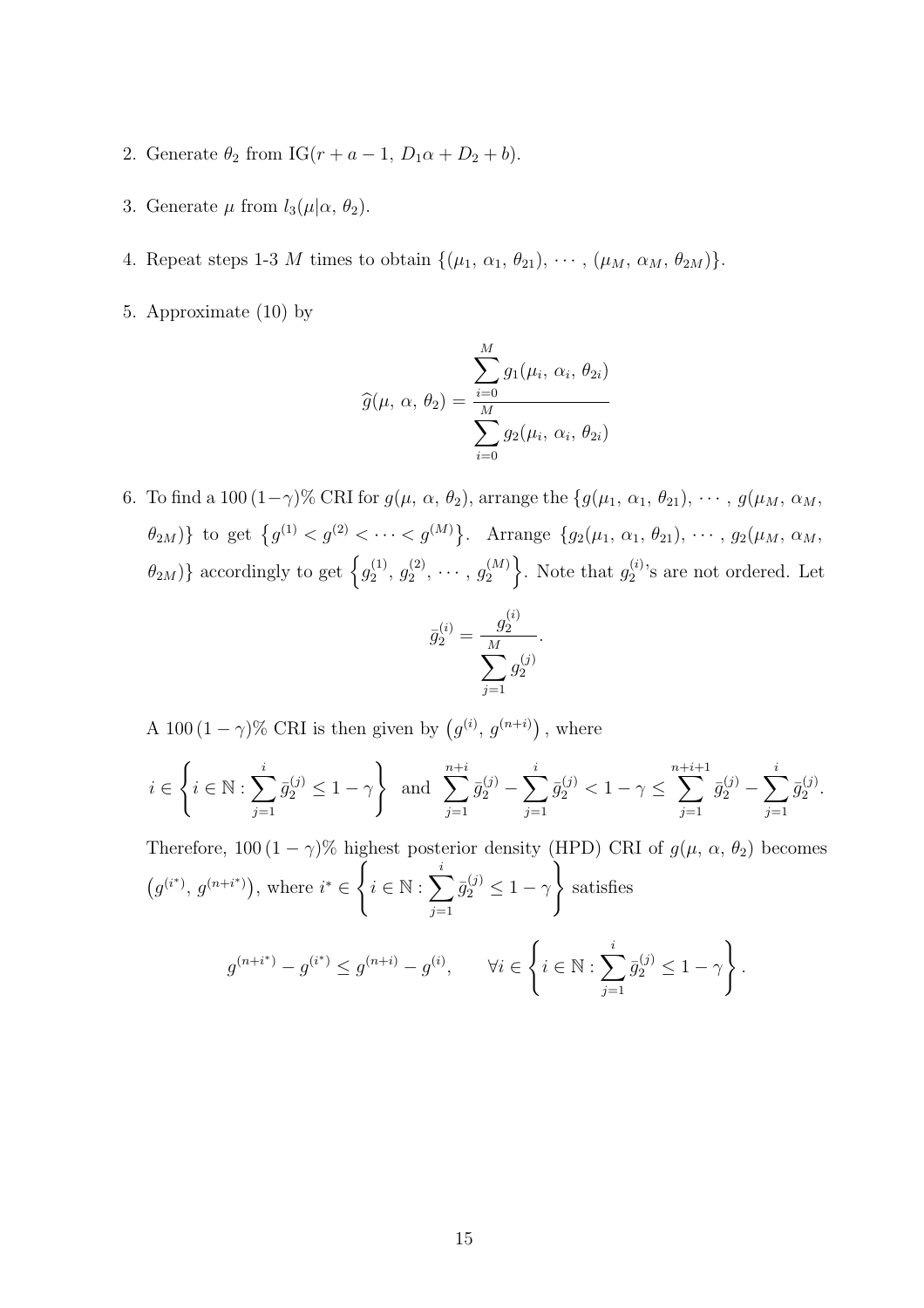For Case-I, (10) can be expressed in the same fashion as given in (11) with

$$
g_1(\mu, \alpha, \theta_2) = \frac{1}{\alpha} g(\mu, \alpha, \theta_2),
$$
  
\n
$$
g_2(\mu, \alpha, \theta_2) = \frac{1}{\alpha},
$$
  
\n
$$
l_1(\alpha) = \frac{1}{B(c, d)} \alpha^{c-1} (1 - \alpha)^{d-1}, \qquad 0 < \alpha < 1,
$$
  
\n
$$
l_2(\theta_2|\alpha) = \frac{(D_2 + b)^{r+a-1}}{\Gamma(r+a-1)} \frac{e^{-(D_2 + b)/\theta_2}}{\theta_2^{r+a}}, \qquad \theta_2 > 0,
$$
  
\n
$$
l_3(\mu|\alpha, \theta_2) = \frac{n \alpha}{\theta_2} e^{-n \alpha(\tau - \mu)/\theta_2}, \qquad \mu < \tau.
$$

Hence Bayes estimate and credible interval for  $g(\mu, \alpha, \theta_2)$  can be found using importance sampling in Case-I in the same manner as in Case-II.

Table 1: Average estimates and the associated MSEs for MLE and bias-reduced estimator of  $\mu$ .

|                  |    |        |       | $\widehat{\mu}$ | $\widetilde{\mu}$ |       |
|------------------|----|--------|-------|-----------------|-------------------|-------|
| $\boldsymbol{n}$ | r  | $\tau$ | AЕ    | <b>MSE</b>      | AЕ                | MSE   |
| 30               | 30 | 3.0    | 0.395 | 0.319           | 0.017             | 0.199 |
|                  |    | 3.5    | 0.397 | 0.323           | 0.015             | 0.192 |
|                  |    | 4.0    | 0.397 | 0.326           | 0.006             | 0.191 |
| 30               | 20 | 3.0    | 0.395 | 0.319           | 0.017             | 0.204 |
|                  |    | 3.5    | 0.397 | 0.323           | 0.001             | 0.183 |
|                  |    | 4.0    | 0.397 | 0.326           | 0.007             | 0.178 |
| 40               | 40 | 3.0    | 0.299 | 0.186           | 0.003             | 0.102 |
|                  |    | 3.5    | 0.299 | 0.186           | 0.004             | 0.104 |
|                  |    | 4.0    | 0.299 | 0.186           | $-0.002$          | 0.098 |
| 40               | 26 | 3.0    | 0.299 | 0.186           | 0.003             | 0.102 |
|                  |    | 3.5    | 0.299 | 0.186           | 0.004             | 0.104 |
|                  |    | 4.0    | 0.299 | 0.186           | 0.007             | 0.104 |
| 50               | 50 | 3.0    | 0.236 | 0.112           | 0.010             | 0.068 |
|                  |    | 3.5    | 0.236 | 0.112           | $-0.001$          | 0.062 |
|                  |    | 4.0    | 0.236 | 0.112           | $-0.000$          | 0.064 |
| 50               | 33 | 3.0    | 0.236 | 0.112           | $-0.004$          | 0.063 |
|                  |    | 3.5    | 0.236 | 0.112           | $-0.002$          | 0.060 |
|                  |    | 4.0    | 0.236 | 0.112           | 0.005             | 0.062 |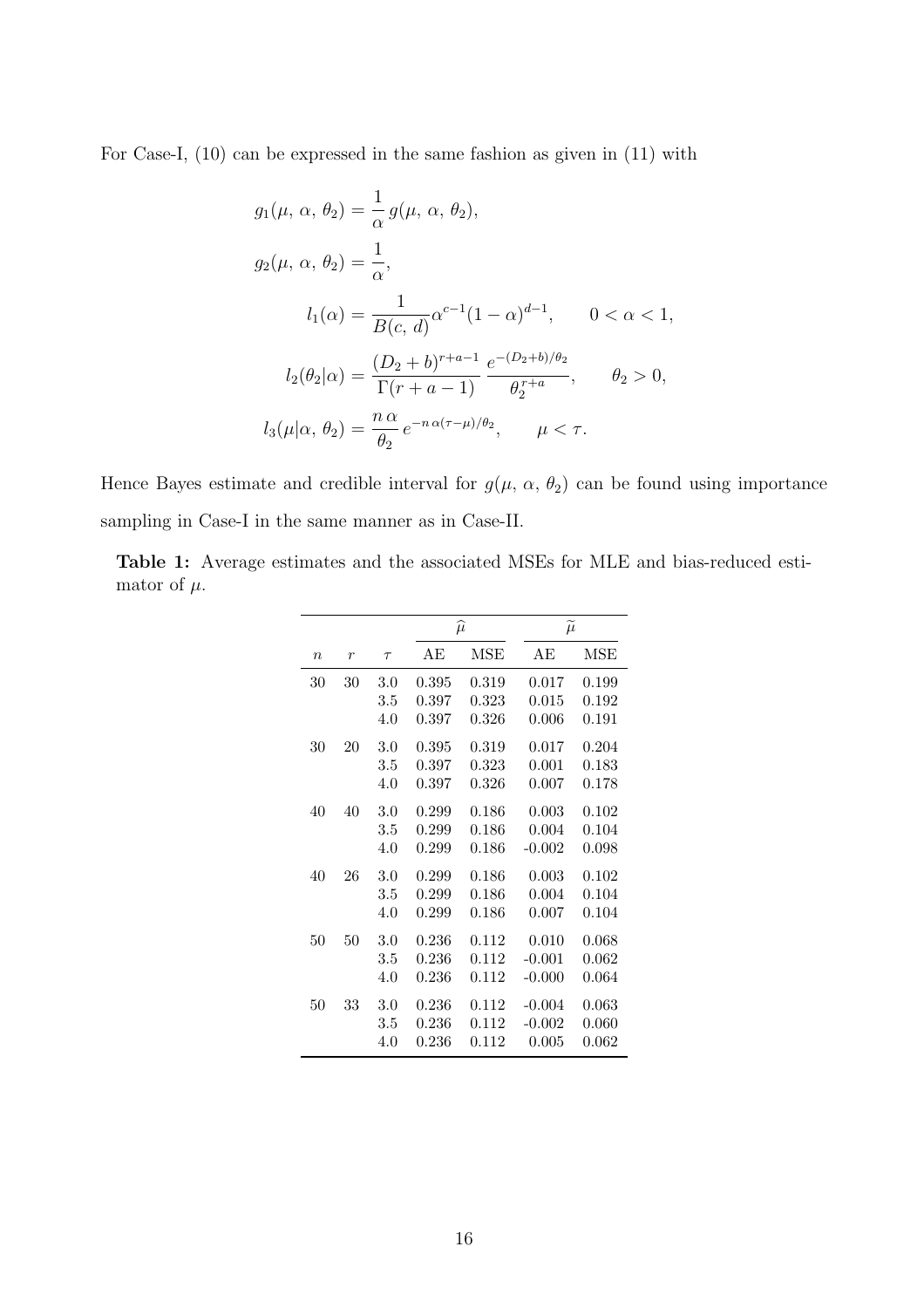|                  |               |         |        |            | $95\%$ |        |       |        |               |        | $99\%$ |        |
|------------------|---------------|---------|--------|------------|--------|--------|-------|--------|---------------|--------|--------|--------|
|                  |               |         |        |            |        | BCI    |       | ACI    |               | BCI    |        | ACI    |
| $\boldsymbol{n}$ | $\mathcal{r}$ | $\tau$  | AЕ     | <b>MSE</b> | CP     | AL     | CP    | AL     | $\mathrm{CP}$ | AL     | CP     | AL     |
| $30\,$           | 30            | $3.0\,$ | 11.962 | 38.754     | 92.72  | 21.315 | 84.42 | 20.647 | 98.38         | 35.269 | 91.48  | 27.135 |
|                  |               | 3.5     | 11.984 | 33.486     | 92.36  | 20.527 | 86.22 | 19.134 | 98.38         | 34.286 | 91.66  | 25.147 |
|                  |               | 4.0     | 11.925 | 27.370     | 93.26  | 19.402 | 86.62 | 17.937 | 98.56         | 31.918 | 93.30  | 23.573 |
| $30\,$           | 20            | $3.0\,$ | 11.962 | 38.754     | 93.22  | 21.977 | 86.18 | 21.007 | 98.34         | 36.415 | 92.08  | 27.607 |
|                  |               | 3.5     | 11.984 | 33.486     | 93.56  | 20.231 | 86.26 | 18.652 | 98.66         | 33.849 | 93.06  | 24.513 |
|                  |               | 4.0     | 11.796 | 22.487     | 93.12  | 19.146 | 87.70 | 17.515 | 98.48         | 31.550 | 92.98  | 23.019 |
| 40               | 40            | $3.0\,$ | 12.010 | 27.018     | 94.02  | 19.224 | 87.54 | 17.418 | 98.74         | 32.005 | 93.52  | 22.892 |
|                  |               | 3.5     | 11.982 | 22.815     | 93.96  | 17.491 | 88.72 | 15.899 | 98.70         | 28.649 | 94.10  | 20.894 |
|                  |               | 4.0     | 11.767 | 15.041     | 93.82  | 15.956 | 89.36 | 14.628 | 98.82         | 25.159 | 94.58  | 19.224 |
| 40               | 26            | $3.0\,$ | 12.010 | 27.018     | 93.52  | 19.110 | 87.80 | 17.292 | 98.92         | 32.063 | 93.04  | 22.726 |
|                  |               | $3.5\,$ | 11.982 | 22.815     | 93.54  | 17.439 | 88.28 | 15.782 | 98.72         | 28.653 | 93.66  | 20.741 |
|                  |               | 4.0     | 11.793 | 17.007     | 94.02  | 16.074 | 89.18 | 14.747 | 98.82         | 25.389 | 94.58  | 19.381 |
| 50               | 50            | $3.0\,$ | 11.993 | 18.326     | 94.10  | 16.599 | 89.28 | 15.084 | 98.88         | 26.894 | 94.02  | 19.824 |
|                  |               | $3.5\,$ | 11.968 | 14.545     | 94.08  | 15.250 | 90.18 | 13.964 | 98.72         | 23.995 | 94.78  | 18.351 |
|                  |               | 4.0     | 11.795 | 11.707     | 93.34  | 13.876 | 89.72 | 12.922 | 98.66         | 20.947 | 94.82  | 16.983 |
| 50               | 33            | 3.0     | 11.993 | 18.326     | 93.62  | 16.589 | 88.30 | 15.039 | 98.84         | 26.954 | 93.66  | 19.764 |
|                  |               | $3.5\,$ | 11.968 | 14.545     | 94.22  | 15.293 | 90.10 | 13.994 | 98.90         | 24.077 | 94.96  | 18.391 |
|                  |               | 4.0     | 11.900 | 12.578     | 93.58  | 14.107 | 89.94 | 13.114 | 98.84         | 21.378 | 94.88  | 17.235 |

Table 2: Coverage percentages and average lengths of bootstrap and asymptotic confidence intervals along with average estimates and the associated MSEs for MLE of  $\theta_1$ .

# 6 Simulation Results and Data Analysis

To evaluate the performance of the CIs and CRIs we conduct a few simulation studies to obtain the coverage percentage (CP) and the average length (AL) of the CIs and CRIs of the different parameters of interest and the median of the first stress level. All the results are based on 5000 simulations with  $\mu = 0$ ,  $\theta_1 = 12$ ,  $\theta_2 = 4.5$ ,  $M = 3000$ . We consider different values of n, viz., 30, 40, and 50 and different values for  $\tau$ , viz., 3.0, 3.5, and 4.0. For each value of n, we consider  $r = n$  and  $r = 0.65 n$ . Here we take non-informative priors on all the parameters, *i.e.*,  $a = 0$ ,  $b = 0$ ,  $c = 1$ ,  $d = 1$  for the Bayesian inference, so that this result can be compared with that of frequentist approach. Note that Bayes estimate of  $\mu$  and  $\theta_1$ exist if  $N - 1 > 0$  and  $r - 2 > 0$ , that of  $\theta_2$  exists if  $N > 0$  and  $r - 2 > 0$ . Also note that we discard those samples for which the Bayes estimate of  $\theta_1$  and  $\theta_2$  exceed 100 and those samples for which Bayes estimate of  $\mu$  and median of the first stress level either less than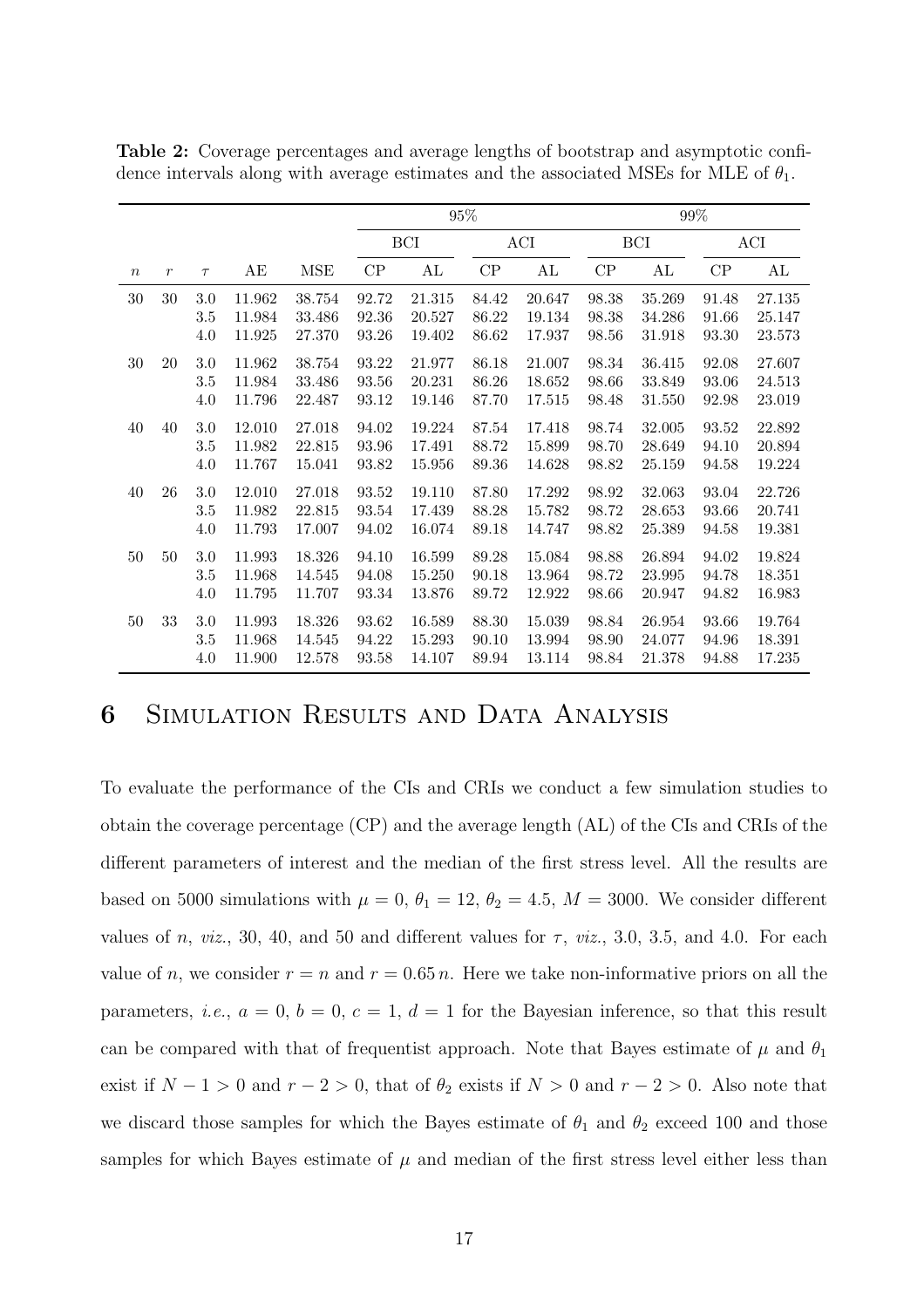|          |                |         |       |       |       |            | $95\%$ |       |       |       | $99\%$ |       |
|----------|----------------|---------|-------|-------|-------|------------|--------|-------|-------|-------|--------|-------|
|          |                |         |       |       |       | <b>BCI</b> |        | ACI   |       | BCI   |        | ACI   |
| $\it{n}$ | $\mathfrak{r}$ | $\tau$  | AЕ    | MSE   | CP    | AL         | CP     | AL    | CP    | AL    | CP     | AL    |
| $30\,$   | 30             | 3.0     | 4.484 | 0.841 | 94.54 | 3.687      | 93.24  | 3.664 | 98.24 | 4.885 | 96.92  | 4.815 |
|          |                | 3.5     | 4.482 | 0.883 | 94.24 | 3.753      | 93.00  | 3.726 | 98.02 | 4.977 | 96.52  | 4.896 |
|          |                | 4.0     | 4.493 | 0.939 | 94.16 | 3.839      | 92.66  | 3.812 | 97.92 | 5.072 | 96.46  | 5.010 |
| 30       | 20             | 3.0     | 4.499 | 1.458 | 92.78 | 5.006      | 90.88  | 4.893 | 97.50 | 6.761 | 94.98  | 6.431 |
|          |                | 3.5     | 4.498 | 1.621 | 93.46 | 5.253      | 91.06  | 5.091 | 97.50 | 7.152 | 95.08  | 6.691 |
|          |                | 4.0     | 4.533 | 1.907 | 93.80 | 5.547      | 91.44  | 5.340 | 97.94 | 7.588 | 95.10  | 7.018 |
| 40       | 40             | 3.0     | 4.483 | 0.636 | 93.88 | 3.162      | 92.64  | 3.151 | 98.24 | 4.184 | 96.94  | 4.141 |
|          |                | $3.5\,$ | 4.482 | 0.660 | 94.42 | 3.257      | 93.46  | 3.241 | 98.48 | 4.309 | 97.40  | 4.259 |
|          |                | 4.0     | 4.495 | 0.683 | 94.64 | 3.319      | 93.82  | 3.306 | 98.48 | 4.379 | 97.54  | 4.345 |
| 40       | 26             | 3.0     | 4.492 | 1.144 | 93.60 | 4.362      | 91.94  | 4.289 | 97.90 | 5.843 | 96.10  | 5.636 |
|          |                | $3.5\,$ | 4.490 | 1.243 | 93.28 | 4.583      | 91.22  | 4.476 | 97.46 | 6.181 | 95.62  | 5.882 |
|          |                | 4.0     | 4.507 | 1.478 | 93.16 | 4.832      | 91.38  | 4.692 | 97.68 | 6.535 | 95.30  | 6.167 |
| 50       | 50             | 3.0     | 4.481 | 0.517 | 93.94 | 2.843      | 93.38  | 2.833 | 98.34 | 3.756 | 97.56  | 3.723 |
|          |                | $3.5\,$ | 4.480 | 0.537 | 94.04 | 2.903      | 93.34  | 2.891 | 98.32 | 3.837 | 97.46  | 3.799 |
|          |                | 4.0     | 4.487 | 0.561 | 94.24 | 2.961      | 93.26  | 2.951 | 98.14 | 3.898 | 97.40  | 3.878 |
| 50       | 33             | $3.0\,$ | 4.485 | 0.906 | 94.08 | 3.838      | 92.70  | 3.791 | 98.10 | 5.111 | 96.70  | 4.983 |
|          |                | $3.5\,$ | 4.485 | 0.979 | 93.98 | 3.982      | 92.42  | 3.920 | 98.26 | 5.326 | 96.40  | 5.152 |
|          |                | 4.0     | 4.485 | 1.097 | 93.46 | 4.184      | 92.08  | 4.101 | 97.98 | 5.596 | 96.08  | 5.389 |

Table 3: Coverage percentages and average lengths of bootstrap and asymptotic confidence intervals along with the average estimates and the associated MSEs for MLE of  $\theta_2$ .

-100 or greater than 100. The results are provided in Tables 2-8.

From Tables 2 and 3, we see that the bootstrap CIs perform better than asymptotic CIs in terms of coverage percentage. For fixed n and r as the value of  $\tau$  increases, performance of CIs for  $\theta_1$  improves on the account of availability of more data points and as expected, that of  $\theta_2$  deteriorates, but very marginally. Performance of Bayesian CRIs are quite satisfactory (see Tables 5-8). It is noticed that for fixed n and r as  $\tau$  increases the performance of Bayes estimator and CRI of  $\mu$  and  $\theta_1$  get improved, whereas performance of that of  $\theta_2$  get deteriorated, in the sense that MSE of the estimator and AL of corresponding CRI increase. Again for fixed  $\tau$ , as *n* increases performance of estimator of all the parameters and all CRIs improve. As r increases the performance of all the estimators increases for fixed n and  $\tau$ . We have also noticed that though the CP of the Bayesian CRIs are better than that of classical CIs, but the AL of classical CIs are lesser than that of Bayesian CRIs.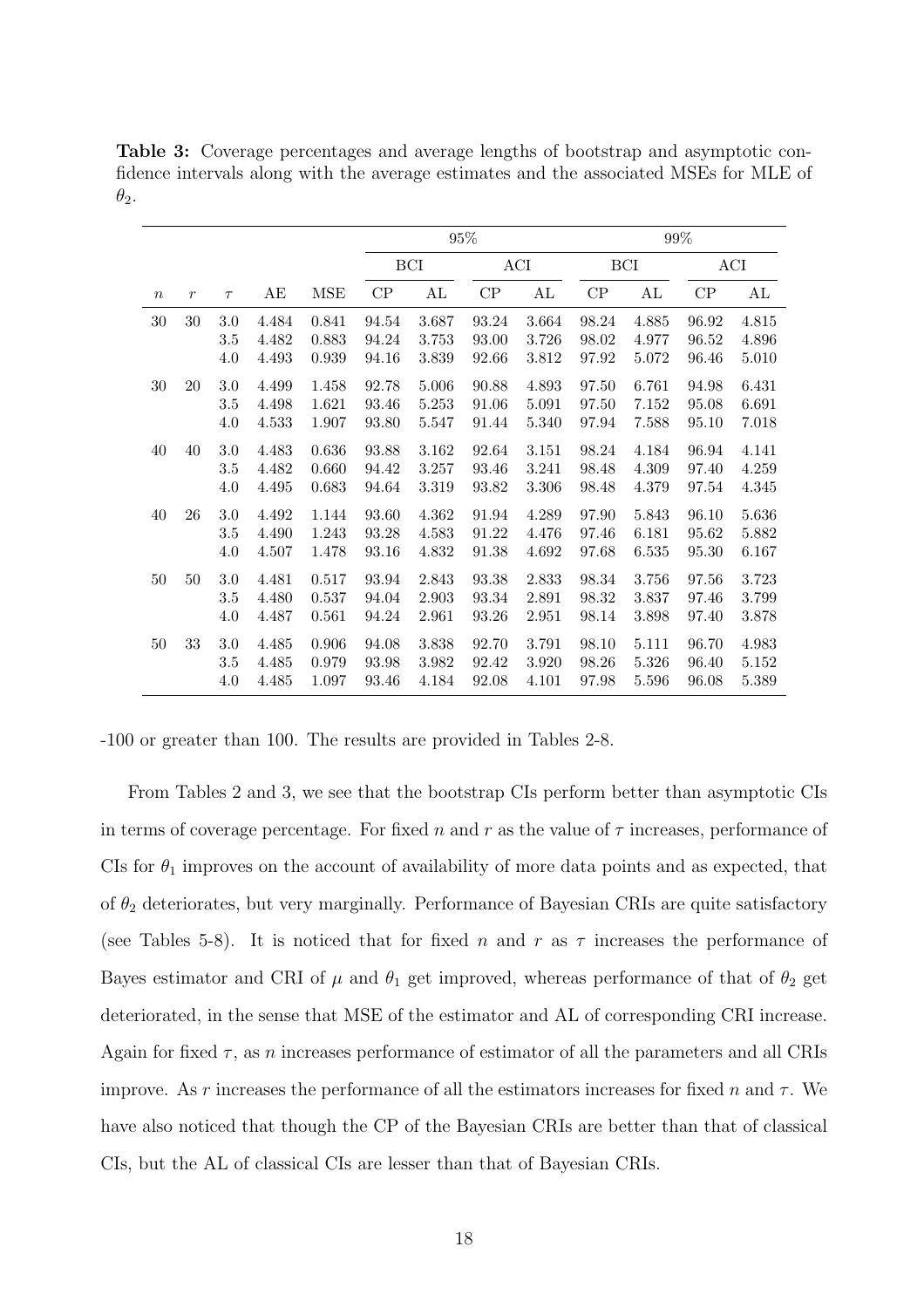|                  |                  |        |       |        |       | 95%    |       | 99%    |
|------------------|------------------|--------|-------|--------|-------|--------|-------|--------|
| $\boldsymbol{n}$ | $\boldsymbol{r}$ | $\tau$ | AЕ    | MSE    | CP    | AL     | СP    | AL     |
| 30               | 30               | 3.0    | 8.116 | 14.353 | 92.52 | 14.349 | 98.84 | 24.171 |
|                  |                  | 3.5    | 8.124 | 12.938 | 92.42 | 13.413 | 98.34 | 22.492 |
|                  |                  | 4.0    | 8.174 | 10.834 | 93.20 | 12.683 | 98.58 | 21.044 |
| 30               | 20               | 3.0    | 8.094 | 14.071 | 92.36 | 14.332 | 98.44 | 24.109 |
|                  |                  | 3.5    | 8.187 | 13.323 | 92.72 | 13.549 | 98.64 | 22.723 |
|                  |                  | 4.0    | 8.186 | 9.070  | 93.30 | 12.655 | 98.70 | 21.049 |
| 40               | 40               | 3.0    | 8.233 | 9.976  | 93.36 | 12.622 | 98.52 | 20.960 |
|                  |                  | 3.5    | 8.225 | 9.197  | 93.14 | 11.590 | 98.52 | 18.757 |
|                  |                  | 4.0    | 8.219 | 8.136  | 93.32 | 10.779 | 98.14 | 16.956 |
| 40               | 26               | 3.0    | 8.220 | 11.055 | 93.64 | 12.609 | 98.54 | 20.946 |
|                  |                  | 3.5    | 8.172 | 8.165  | 93.36 | 11.465 | 98.60 | 18.572 |
|                  |                  | 4.0    | 8.226 | 7.254  | 93.70 | 10.756 | 98.76 | 16.950 |
| 50               | 50               | 3.0    | 8.155 | 8.208  | 93.70 | 10.890 | 98.62 | 17.315 |
|                  |                  | 3.5    | 8.247 | 6.626  | 93.92 | 10.155 | 98.78 | 15.759 |
|                  |                  | 4.0    | 8.263 | 5.418  | 94.26 | 9.461  | 98.96 | 14.314 |
| 50               | 33               | 3.0    | 8.272 | 7.680  | 93.66 | 11.103 | 99.00 | 17.734 |
|                  |                  | 3.5    | 8.234 | 6.309  | 93.78 | 10.125 | 98.76 | 15.658 |
|                  |                  | 4.0    | 8.177 | 5.705  | 93.92 | 9.334  | 99.04 | 14.126 |

Table 4: Coverage percentages and average lengths of bootstrap confidence intervals of  $\eta_{0.5}$  along with the average estimates and the associated MSEs of  $\tilde{\eta}_{0.5}$  as an estimator of  $\eta_{0.5}$ .

Next we provide a data analysis to illustrate the procedures described in sections 2, 4, and 5. A artificial data is generated from the CEM given in (2) with  $n = 30$ ,  $\mu = 10.0$ ,  $\theta_1 = e^{2.5}, \theta_2 = e^{1.5}$ , and  $\tau = 14.5$  and is given in Table 9. Based on the assumption that the data given in Table 9 is coming from exponential CEM, MLE of all the three parameters can be found using (5) and Bayes estimates can be found using the algorithm described in section 5. Here also we consider two values of r, viz., 30 and 20. For  $r = 30$ , MLE of  $\mu$ ,  $\theta_1$ ,  $\theta_2$  and median of the first stress level are 10.05, 17.22, 3.50, and 21.99 and Bayes estimate of that are 9.93, 8.52, 5.58, and 23.08 respectively. For  $r = 20$ , MLEs are 10.05, 17.21, 3.69, 21.99 and Bayes estimates are 9.89, 11.25, 7.37, and 23.37 respectively. Bias-reduced estimates of  $\mu$  and median of the first stress level are same for both values of  $r$  and they are 9.48 and 21.40 respectively. Asymptotic and bootstrap CI, percentile and HPD CRI are also computed and reported in Table 10.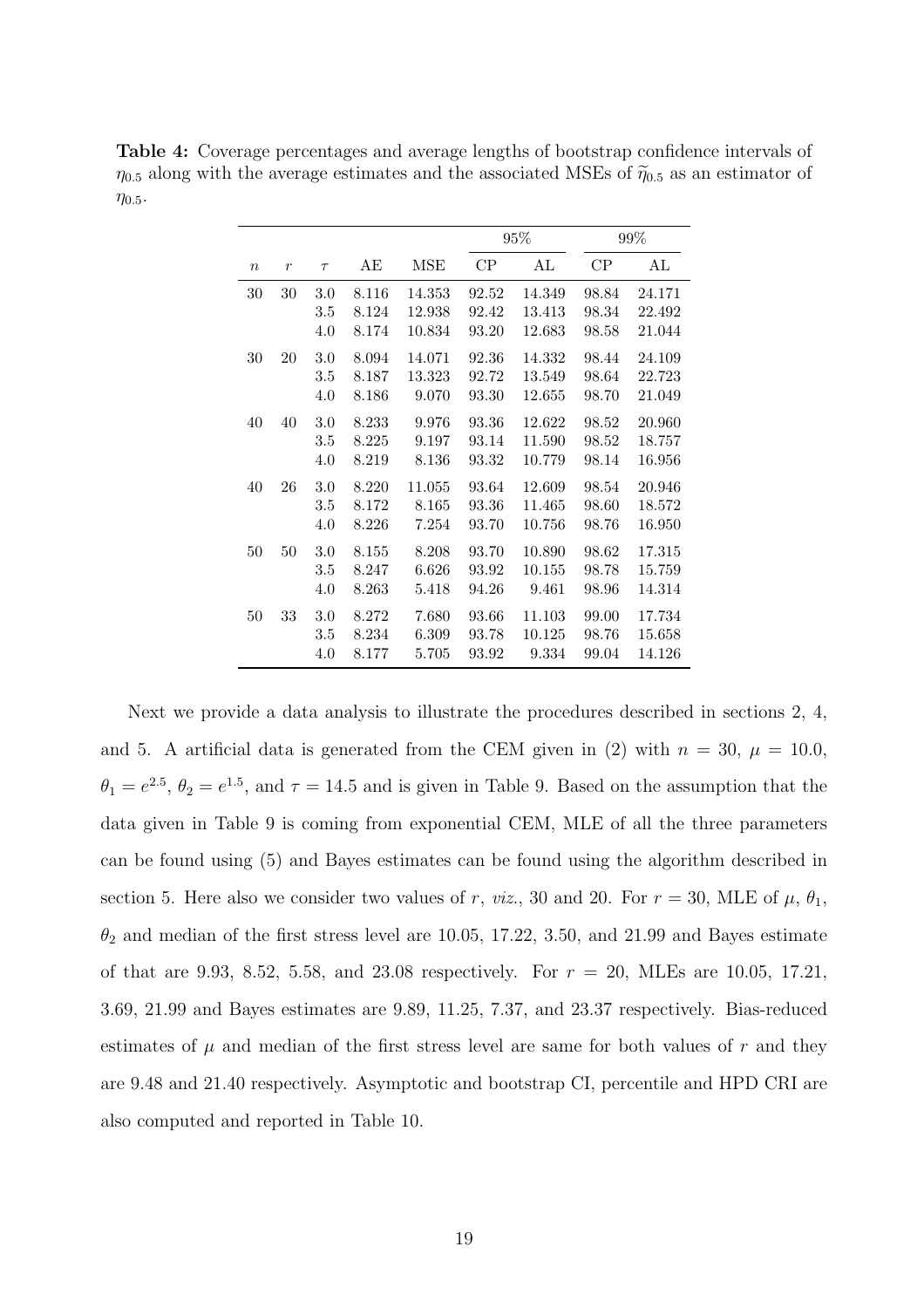|                  |                  |         |          |            |               | Per. CRI |       |        |             |           | HPD CRI     |        | $%$ of    |
|------------------|------------------|---------|----------|------------|---------------|----------|-------|--------|-------------|-----------|-------------|--------|-----------|
|                  |                  |         |          |            |               | $95\%$   |       | $99\%$ |             | $95\%$    |             | $99\%$ | samples   |
| $\boldsymbol{n}$ | $\boldsymbol{r}$ | $\tau$  | AЕ       | <b>MSE</b> | $\mathrm{CP}$ | AL       | CP    | AL     | ${\cal CP}$ | AL        | ${\cal CP}$ | AL     | discarded |
| 30               | $30\,$           | 3.0     | $-0.163$ | 1.047      | 95.58         | 2.456    | 99.10 | 5.190  | 95.44       | 1.773     | 99.18       | 3.827  | 0.000     |
|                  |                  | 3.5     | $-0.114$ | 0.575      | 95.46         | 2.163    | 98.98 | 4.168  | 95.50       | 1.621     | 99.00       | 3.124  | 0.000     |
|                  |                  | 4.0     | $-0.090$ | 0.385      | 95.46         | 1.999    | 98.94 | 3.619  | 95.44       | 1.528     | 98.98       | 2.780  | 0.000     |
| 30               | 20               | 3.0     | $-0.182$ | 2.200      | 95.18         | 2.510    | 99.04 | 5.454  | 95.62       | 1.795     | 99.42       | 3.913  | 0.020     |
|                  |                  | 3.5     | $-0.106$ | 0.366      | 95.24         | 2.141    | 99.12 | 3.826  | 95.72       | 1.614     | 99.18       | 3.028  | 0.000     |
|                  |                  | 4.0     | $-0.076$ | 0.289      | 95.16         | 2.006    | 99.04 | 3.473  | 95.50       | 1.536     | 99.04       | 2.745  | 0.000     |
| $40\,$           | 40               | 3.0     | $-0.051$ | 0.130      | 95.38         | 1.471    | 98.94 | 2.499  | 94.86       | $1.132\,$ | 99.04       | 2.015  | 0.000     |
|                  |                  | 3.5     | $-0.041$ | 0.130      | 95.36         | 1.398    | 98.98 | 2.328  | 95.12       | 1.087     | 98.98       | 1.884  | 0.000     |
|                  |                  | 4.0     | $-0.031$ | 0.110      | 95.26         | 1.335    | 98.90 | 2.115  | 94.82       | 1.048     | 99.14       | 1.766  | 0.000     |
| 40               | 26               | 3.0     | $-0.065$ | 0.178      | 95.62         | 1.507    | 99.24 | 2.593  | 95.88       | 1.154     | 99.26       | 2.076  | 0.000     |
|                  |                  | 3.5     | $-0.049$ | 0.107      | 95.34         | 1.403    | 99.16 | 2.276  | 95.78       | 1.093     | 99.24       | 1.879  | 0.000     |
|                  |                  | 4.0     | $-0.039$ | 0.099      | 95.32         | 1.342    | 99.24 | 2.127  | 95.48       | 1.054     | 99.20       | 1.776  | 0.000     |
| $50\,$           | $50\,$           | $3.0\,$ | $-0.036$ | 0.076      | 94.86         | 1.087    | 99.00 | 1.750  | 94.92       | 0.851     | 98.98       | 1.455  | 0.000     |
|                  |                  | 3.5     | $-0.028$ | 0.065      | 94.94         | 1.042    | 98.98 | 1.632  | 94.80       | 0.823     | 98.98       | 1.370  | 0.000     |
|                  |                  | 4.0     | $-0.024$ | 0.063      | 94.90         | 1.017    | 98.94 | 1.574  | 94.80       | 0.808     | 99.04       | 1.328  | 0.000     |
| 50               | 33               | $3.0\,$ | $-0.031$ | 0.073      | 95.30         | 1.084    | 98.78 | 1.732  | 94.72       | 0.850     | 98.84       | 1.439  | 0.000     |
|                  |                  | 3.5     | $-0.024$ | 0.070      | 94.94         | 1.043    | 98.74 | 1.634  | 94.74       | 0.823     | 98.66       | 1.371  | 0.000     |
|                  |                  | 4.0     | $-0.021$ | 0.067      | 94.80         | 1.016    | 98.70 | 1.571  | 94.86       | 0.807     | 98.78       | 1.326  | 0.000     |

Table 5: Coverage percentages and average lengths of different credible intervals along with the average estimates and the associated MSEs for Bayes estimates of  $\mu$ .

# 7 Conclusion

The two-parameter exponential distribution has been considered in a simple step-stress model. Presence of the common location parameter is justified in the view of possibility of an unknown bias in the life-time experiment data. We obtain the exact distributions of the MLEs of the scale parameters at the two stress levels. The exact confidence limits of the scale parameters are difficult to obtain, due to the complicated nature of the model. We have proposed to use asymptotic and parametric bootstrap CIs, and the performance of the later is better. We have further proposed Bayesian inference of the unknown parameters under fairly general prior assumptions, and we obtained the Bayes estimates and the associated credible intervals using importance sampling technique. The proposed Bayes estimates and the credible intervals perform quite well.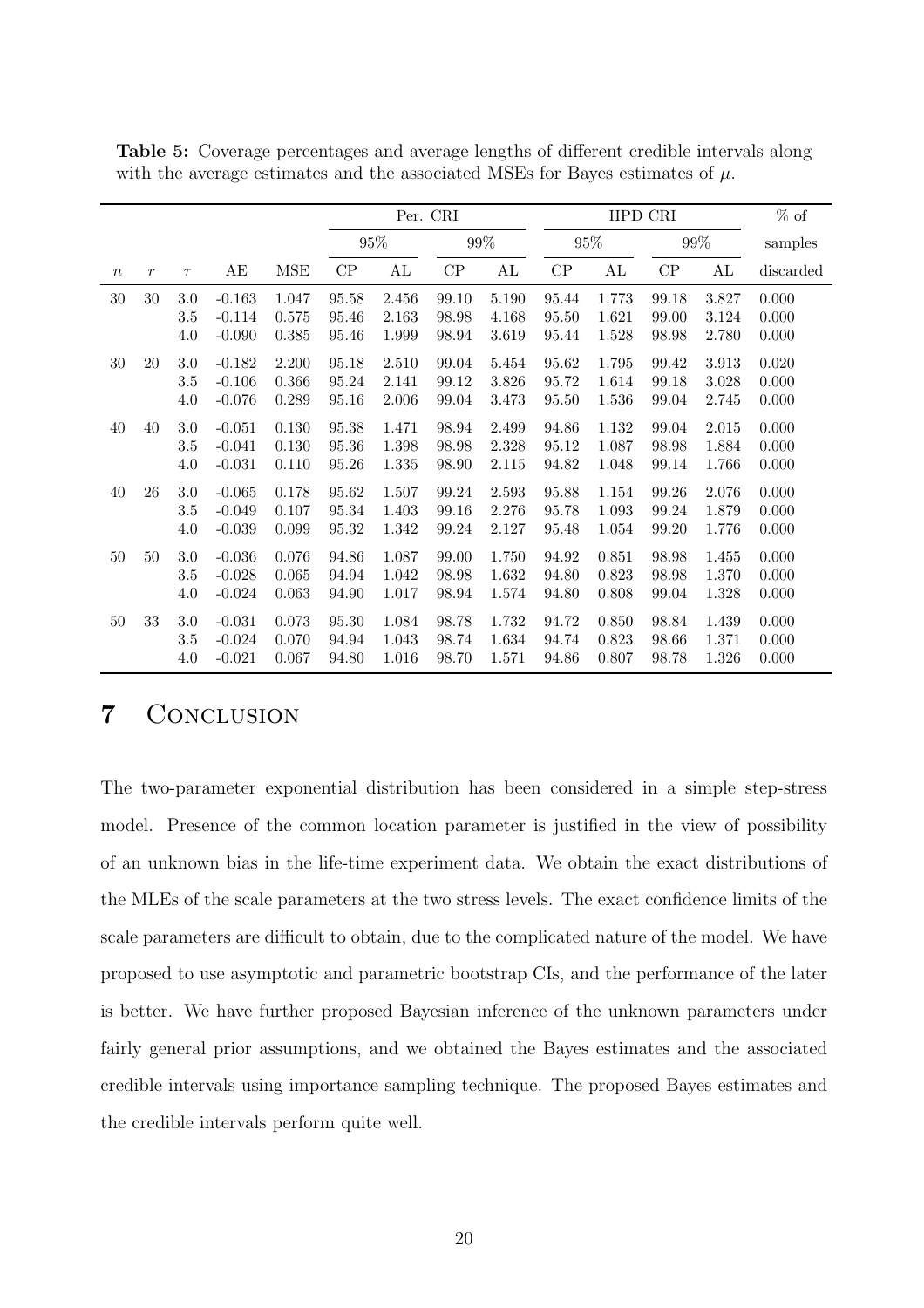|                  |                |         |        |            |               | Per. CRI |       |        |             |        | HPD CRI |        | $%$ of    |
|------------------|----------------|---------|--------|------------|---------------|----------|-------|--------|-------------|--------|---------|--------|-----------|
|                  |                |         |        |            |               | $95\%$   |       | $99\%$ |             | $95\%$ |         | $99\%$ | samples   |
| $\boldsymbol{n}$ | $\mathfrak{r}$ | $\tau$  | AE     | <b>MSE</b> | $\mathrm{CP}$ | AL       | CP    | AL     | ${\cal CP}$ | AL     | CP      | AL     | discarded |
| $30\,$           | $30\,$         | $3.0\,$ | 15.331 | 108.646    | 96.50         | 32.775   | 99.66 | 58.700 | 94.88       | 26.657 | 99.00   | 47.595 | 0.339     |
|                  |                | 3.5     | 14.639 | 84.449     | 95.70         | 27.737   | 99.30 | 46.712 | 94.76       | 23.348 | 98.98   | 39.176 | 0.140     |
|                  |                | 4.0     | 14.092 | 48.497     | 95.26         | 23.792   | 99.24 | 37.668 | 94.44       | 20.657 | 98.68   | 32.754 | 0.120     |
| $30\,$           | $20\,$         | 3.0     | 15.300 | 95.726     | 97.04         | 32.054   | 99.58 | 57.465 | 95.76       | 26.337 | 99.24   | 46.534 | 0.379     |
|                  |                | 3.5     | 14.733 | 72.332     | 96.70         | 27.527   | 99.50 | 46.018 | 95.90       | 23.301 | 99.22   | 38.804 | 0.100     |
|                  |                | 4.0     | 14.203 | 49.417     | 96.28         | 23.967   | 99.54 | 38.256 | 95.50       | 20.796 | 99.24   | 33.188 | 0.080     |
| 40               | 40             | $3.0\,$ | 14.016 | 52.416     | 95.22         | 23.452   | 99.36 | 37.310 | 94.08       | 20.356 | 99.00   | 32.333 | 0.080     |
|                  |                | 3.5     | 13.570 | 36.284     | 95.00         | 20.248   | 99.38 | 30.893 | 94.54       | 18.025 | 99.08   | 27.512 | 0.080     |
|                  |                | 4.0     | 13.294 | 28.380     | 95.28         | 18.177   | 99.36 | 26.995 | 94.84       | 16.438 | 98.90   | 24.450 | 0.020     |
| 40               | 26             | 3.0     | 14.038 | 49.181     | 95.98         | 23.197   | 99.46 | 36.772 | 95.02       | 20.198 | 99.30   | 31.965 | 0.180     |
|                  |                | 3.5     | 13.737 | 37.947     | 95.90         | 20.502   | 99.22 | 31.311 | 94.86       | 18.237 | 99.12   | 27.884 | 0.040     |
|                  |                | 4.0     | 13.410 | 27.432     | 95.84         | 18.223   | 99.38 | 27.046 | 95.02       | 16.510 | 99.18   | 24.518 | 0.000     |
| 50               | $50\,$         | 3.0     | 13.441 | 31.436     | 94.92         | 18.946   | 99.16 | 28.454 | 93.76       | 17.033 | 99.00   | 25.582 | 0.020     |
|                  |                | 3.5     | 13.144 | 22.906     | 95.00         | 16.741   | 99.02 | 24.440 | 93.96       | 15.319 | 98.96   | 22.394 | 0.000     |
|                  |                | 4.0     | 12.960 | 18.053     | 95.12         | 15.259   | 99.04 | 21.903 | 94.32       | 14.126 | 98.86   | 20.308 | 0.000     |
| 50               | $33\,$         | $3.0\,$ | 13.435 | 32.587     | 95.66         | 18.839   | 99.10 | 28.330 | 95.04       | 16.945 | 99.06   | 25.469 | 0.020     |
|                  |                | 3.5     | 13.117 | 21.933     | 95.78         | 16.580   | 99.26 | 24.189 | 94.60       | 15.180 | 99.10   | 22.169 | 0.020     |
|                  |                | 4.0     | 12.946 | 17.007     | 95.76         | 15.131   | 99.18 | 21.737 | 94.92       | 14.011 | 99.12   | 20.127 | 0.000     |

Table 6: Coverage percentages and average lengths of different credible intervals along with the average estimates and the associated MSEs for Bayes estimates of  $\theta_1$ .

## **ACKNOWLEDGEMENTS**

The authors would like to thank two reviewers, the associate editor and the editor for their constructive comments.

# Appendix: Lemmas and Proofs of the Theorems

**Lemma .1.** Let  $X_{1:n} < \cdots < X_{n:n}$  be the order statistics of a random sample of size n from a continuous distribution with PDF  $f(x)$ . Let D denote the number of order statistics less than or equal to some pre-fixed number  $\tau$ , such that  $F(\tau) > 0$ , where  $F(.)$  is the distribution function of  $f(.)$ . The conditional joint PDF of  $X_{1:n}, \dots, X_{D:n}$  given that  $D = j$  is identical with the joint PDF of all order statistics of size  $j$  from the right truncated density function

$$
f_*(t) = \begin{cases} \frac{f(t)}{F(\tau)} \text{ for } t < \tau \\ 0 \quad \text{otherwise} \end{cases}.
$$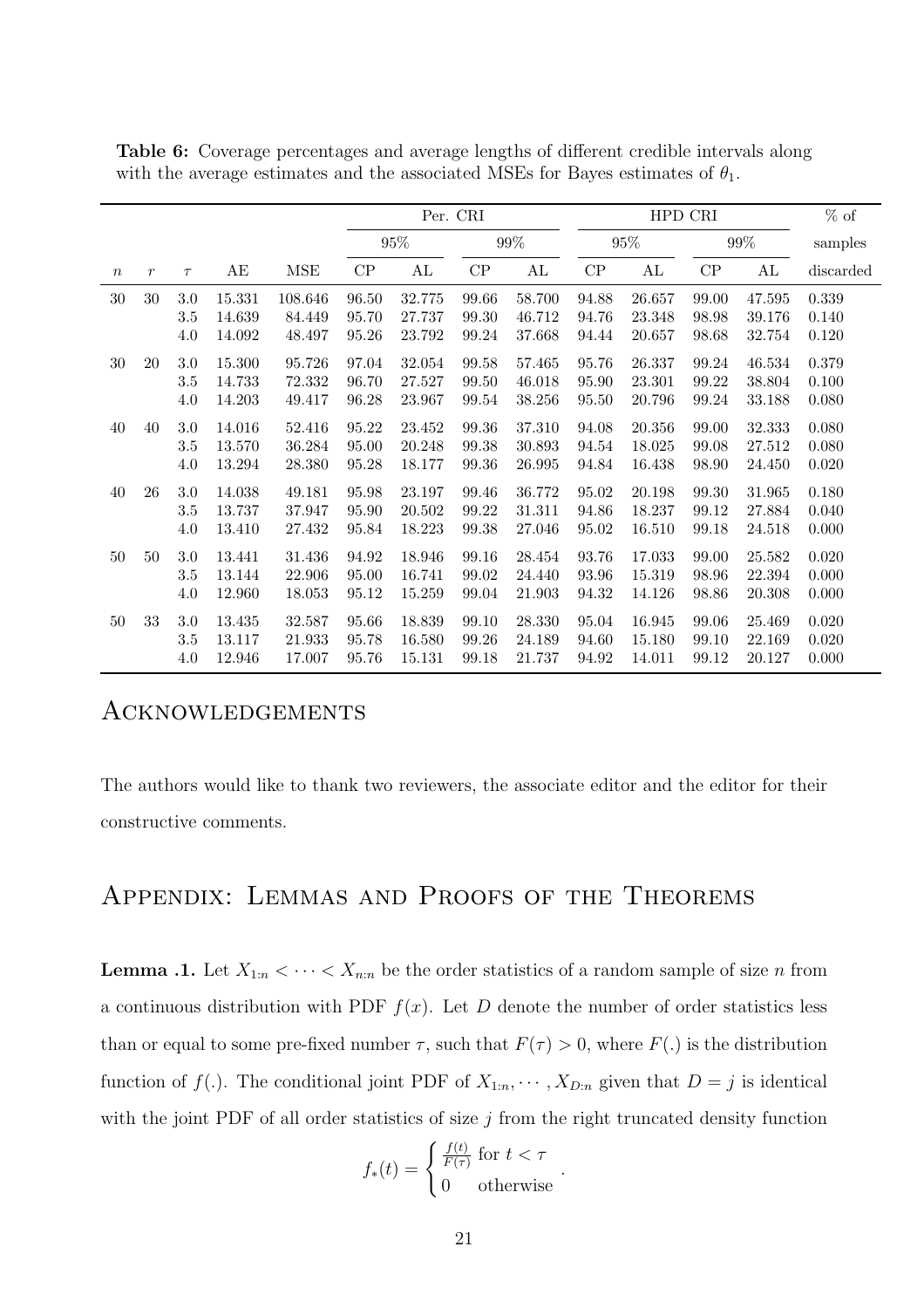|                  |                  |         |       |            |        | Per. CRI  |        |               |       |        | HPD CRI |        | $%$ of    |
|------------------|------------------|---------|-------|------------|--------|-----------|--------|---------------|-------|--------|---------|--------|-----------|
|                  |                  |         |       |            | $95\%$ |           | $99\%$ |               |       | $95\%$ |         | $99\%$ | samples   |
| $\boldsymbol{n}$ | $\boldsymbol{r}$ | $\tau$  | AЕ    | <b>MSE</b> | CP     | AL        | CP     | $\mathrm{AL}$ | CP    | AL     | CP      | AL     | discarded |
| 30               | 30               | 3.0     | 4.830 | 1.000      | 95.12  | 3.975     | 98.90  | 5.416         | 95.44 | 3.827  | 99.12   | 5.201  | 0.000     |
|                  |                  | 3.5     | 4.860 | 1.059      | 95.14  | 4.088     | 99.06  | 5.569         | 95.74 | 3.932  | 99.18   | 5.346  | 0.000     |
|                  |                  | 4.0     | 4.837 | 1.076      | 95.54  | 4.159     | 99.16  | 5.667         | 95.60 | 3.995  | 99.26   | 5.436  | 0.000     |
| 30               | 20               | $3.0\,$ | 5.040 | 1.849      | 95.38  | 5.462     | 99.24  | 7.579         | 96.16 | 5.166  | 99.54   | 7.165  | 0.000     |
|                  |                  | $3.5\,$ | 5.045 | 1.877      | 96.04  | 5.668     | 99.40  | 7.867         | 96.64 | 5.349  | 99.62   | 7.426  | 0.000     |
|                  |                  | 4.0     | 5.107 | 2.085      | 95.76  | 5.929     | 99.24  | 8.226         | 96.58 | 5.589  | 99.54   | 7.758  | 0.000     |
| $40\,$           | 40               | $3.0\,$ | 4.757 | 0.754      | 94.84  | $3.399\,$ | 99.02  | 4.590         | 95.18 | 3.296  | 99.00   | 4.439  | 0.000     |
|                  |                  | 3.5     | 4.775 | 0.802      | 94.64  | 3.491     | 99.00  | 4.715         | 95.08 | 3.382  | 99.00   | 4.558  | 0.000     |
|                  |                  | 4.0     | 4.792 | 0.846      | 94.66  | 3.583     | 98.96  | 4.843         | 95.04 | 3.468  | 99.12   | 4.679  | 0.000     |
| 40               | 26               | $3.0\,$ | 4.940 | $1.405\,$  | 95.52  | 4.750     | 99.20  | 6.509         | 95.98 | 4.535  | 99.28   | 6.210  | 0.000     |
|                  |                  | 3.5     | 4.977 | 1.517      | 95.58  | 4.970     | 99.26  | 6.810         | 96.10 | 4.736  | 99.34   | 6.490  | 0.000     |
|                  |                  | 4.0     | 5.024 | 1.666      | 95.48  | 5.211     | 99.16  | 7.142         | 96.02 | 4.959  | 99.44   | 6.797  | 0.000     |
| 50               | 50               | $3.0\,$ | 4.703 | 0.586      | 95.06  | 3.012     | 99.08  | 4.046         | 95.56 | 2.932  | 99.16   | 3.929  | 0.000     |
|                  |                  | 3.5     | 4.716 | 0.618      | 94.98  | 3.090     | 99.12  | 4.153         | 95.60 | 3.006  | 99.18   | 4.030  | 0.000     |
|                  |                  | 4.0     | 4.728 | 0.651      | 95.00  | 3.169     | 99.12  | 4.263         | 95.64 | 3.080  | 99.12   | 4.134  | 0.000     |
| $50\,$           | 33               | $3.0\,$ | 4.870 | 1.104      | 95.04  | 4.162     | 99.00  | 5.654         | 95.76 | 4.003  | 99.10   | 5.433  | 0.000     |
|                  |                  | 3.5     | 4.907 | 1.205      | 95.20  | 4.360     | 98.96  | 5.925         | 95.92 | 4.186  | 99.00   | 5.686  | 0.000     |
|                  |                  | 4.0     | 4.941 | 1.313      | 95.20  | 4.566     | 99.02  | 6.209         | 96.00 | 4.377  | 99.00   | 5.953  | 0.000     |

Table 7: Coverage percentages and average lengths of different credible intervals along with the average estimates and the associated MSEs for Bayes estimates of  $\theta_2$ .

#### PROOF: See [6]

**Lemma .2.** Let  $X_{1:n} < \cdots < X_{n:n}$  be the order statistics of a random sample of size n from a continuous distribution with PDF  $f(x)$ . Let D denote the number of order statistics less than or equal to some pre-fixed number  $\tau$ , such that  $F(\tau) > 0$ , where  $F(.)$  is the distribution function of  $f(.)$ . The conditional joint PDF of  $X_{D+1:n}, \dots, X_{n:n}$  given that  $D = j$  is identical with the joint PDF of all order statistics of size  $n-j$  from the left truncated density function

$$
f_{**}(t) = \begin{cases} \frac{f(t)}{1 - F(\tau)} \text{ for } \tau < t \\ 0 \text{ otherwise} \end{cases}
$$

.

PROOF: This can be proved following the same way of the prove of Lemma .1

**Lemma .3.** Let X be a Gamma $(\alpha, \lambda)$  random variable having the PDF

$$
f_1(x; \alpha, \lambda) = \begin{cases} \frac{1}{\lambda^{\alpha} \Gamma(\alpha)} x^{\alpha - 1} e^{-x/\lambda} & \text{for } x > 0 \\ 0 & \text{otherwise.} \end{cases}
$$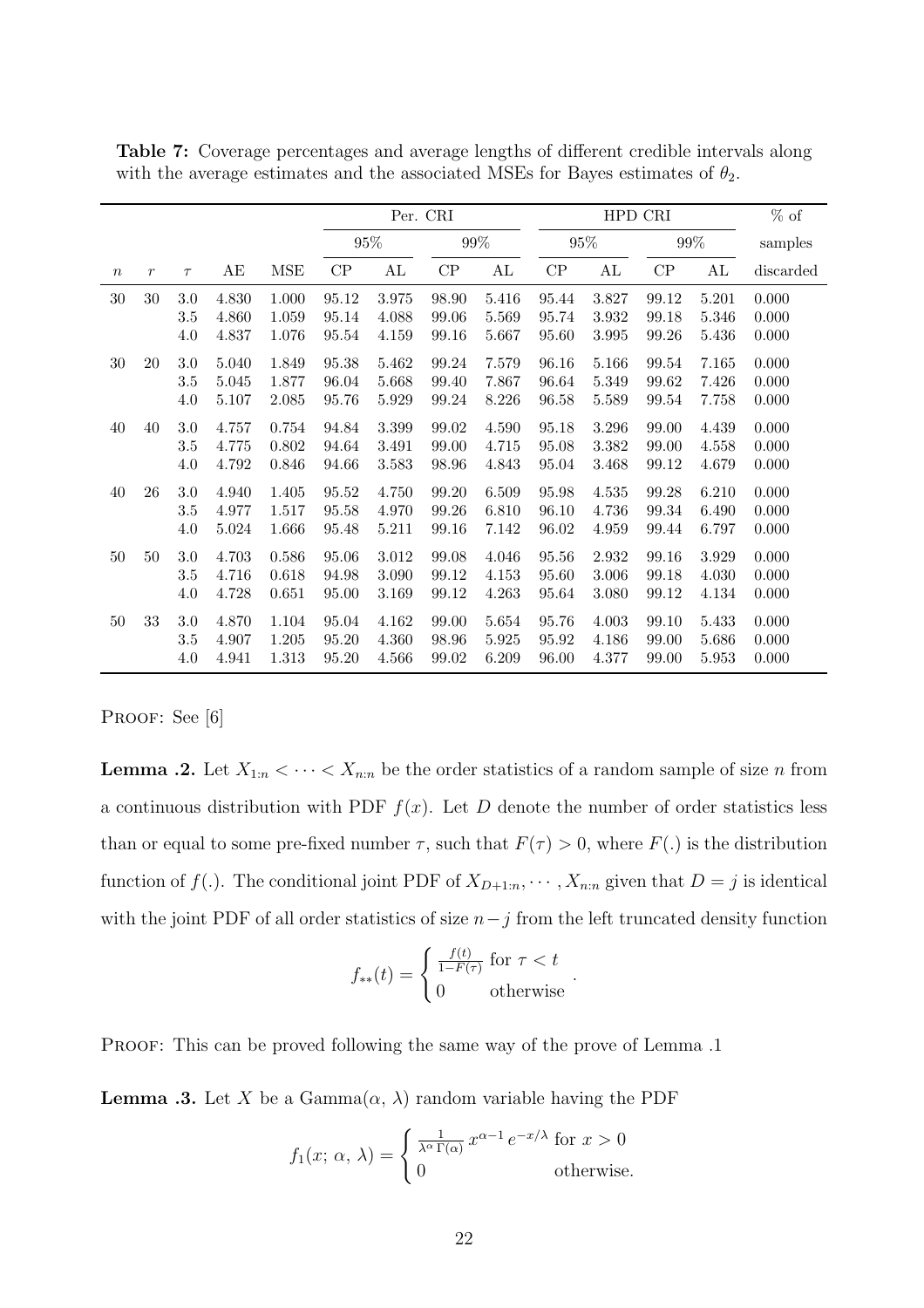|                  |                  |         |        |            |             |        | Per. CRI |            |       |        | HPD CRI |        | $%$ of    |
|------------------|------------------|---------|--------|------------|-------------|--------|----------|------------|-------|--------|---------|--------|-----------|
|                  |                  |         |        |            |             | $95\%$ |          | $99\%$     |       | $95\%$ |         | $99\%$ | samples   |
| $\boldsymbol{n}$ | $\boldsymbol{r}$ | $\tau$  | AЕ     | <b>MSE</b> | CP          | AL     | CP       | AL         | CP    | AL     | CP      | AL     | discarded |
| $30\,$           | 30               | 3.0     | 10.522 | 48.677     | 96.44       | 21.803 | 99.60    | 39.388     | 95.10 | 17.746 | 99.18   | 31.805 | 0.319     |
|                  |                  | 3.5     | 10.062 | 37.875     | 95.86       | 18.509 | 99.24    | 31.308     | 94.78 | 15.582 | 99.06   | 26.239 | 0.120     |
|                  |                  | 4.0     | 9.741  | 24.559     | 95.82       | 16.037 | 99.22    | 25.578     | 94.54 | 13.924 | 98.72   | 22.173 | 0.040     |
| $30\,$           | 20               | $3.0\,$ | 10.490 | 42.086     | 96.76       | 21.276 | 99.56    | 38.104     | 95.64 | 17.499 | 99.14   | 30.899 | 0.379     |
|                  |                  | 3.5     | 10.115 | 31.838     | 96.68       | 18.289 | 99.44    | 30.562     | 95.70 | 15.502 | 99.22   | 25.828 | 0.100     |
|                  |                  | 4.0     | 9.810  | 24.366     | 96.74       | 16.108 | 99.44    | 25.829     | 95.60 | 13.974 | 99.24   | 22.394 | 0.020     |
| $40\,$           | $40\,$           | $3.0\,$ | 9.708  | 26.357     | $\;\:95.34$ | 15.918 | 99.42    | 25.432     | 94.54 | 13.792 | 98.90   | 22.015 | 0.020     |
|                  |                  | 3.5     | 9.409  | 19.095     | 95.20       | 13.776 | 99.32    | 21.176     | 94.26 | 12.238 | 99.02   | 18.788 | 0.020     |
|                  |                  | 4.0     | 9.200  | 13.898     | 95.46       | 12.290 | 99.22    | 18.308     | 94.74 | 11.105 | 98.98   | 16.571 | 0.000     |
| $40\,$           | 26               | $3.0\,$ | 9.741  | 26.678     | 96.00       | 15.849 | 99.48    | $25.395\,$ | 95.22 | 13.765 | 99.36   | 21.993 | 0.080     |
|                  |                  | 3.5     | 9.506  | 19.604     | 95.92       | 13.908 | 99.22    | 21.371     | 94.88 | 12.350 | 99.08   | 18.960 | 0.000     |
|                  |                  | 4.0     | 9.256  | 12.392     | 95.86       | 12.256 | 99.36    | 18.195     | 95.18 | 11.115 | 99.16   | 16.502 | 0.000     |
| $50\,$           | $50\,$           | $3.0\,$ | 9.282  | 14.385     | 95.06       | 12.804 | 99.16    | 19.223     | 93.82 | 11.518 | 99.02   | 17.296 | 0.020     |
|                  |                  | $3.5\,$ | 9.083  | 10.457     | 95.42       | 11.322 | 98.92    | 16.529     | 93.88 | 10.367 | 98.82   | 15.151 | 0.000     |
|                  |                  | 4.0     | 8.959  | 8.250      | 95.04       | 10.328 | 98.98    | 14.827     | 94.30 | 9.567  | 98.86   | 13.751 | 0.000     |
| $50\,$           | 33               | $3.0\,$ | 9.298  | 16.137     | 95.62       | 12.794 | 99.02    | 19.308     | 95.06 | 11.502 | 99.04   | 17.331 | 0.000     |
|                  |                  | $3.5\,$ | 9.068  | 10.032     | 95.90       | 11.212 | 99.22    | 16.363     | 94.78 | 10.270 | 99.08   | 15.001 | 0.020     |
|                  |                  | 4.0     | 8.953  | 7.806      | 95.84       | 10.240 | 99.18    | 14.715     | 95.14 | 9.487  | 99.10   | 13.631 | 0.000     |

Table 8: Coverage percentages and average lengths of different credible intervals along with the average estimates and the associated MSEs for Bayes estimates of the median of the first stress level.

Then for any arbitrary constant A, the MGF of  $A + X$  is given by

$$
M_{A+X} = e^{A\omega} \left(1 - \lambda \omega\right)^{-\alpha} \text{ for } \omega < \frac{1}{\lambda}
$$

PROOF: It can be proved by simple integration and hence the proof is omitted.

**Lemma .4.** Let X be an Exponential( $\lambda$ ) random variable having PDF

$$
f_2(y; \lambda) = \begin{cases} e^{-y} & \text{for } y > 0 \\ 0 & \text{otherwise.} \end{cases}
$$

Then for any arbitrary constant A, the MGF of  $A - X$  is given by

$$
M_{A-X}(\omega) = e^{\omega A} (1 + \lambda \omega)^{-1}
$$
 for  $\omega > -\frac{1}{\lambda}$ .

PROOF: It can be proved by simple integration and hence the proof is omitted.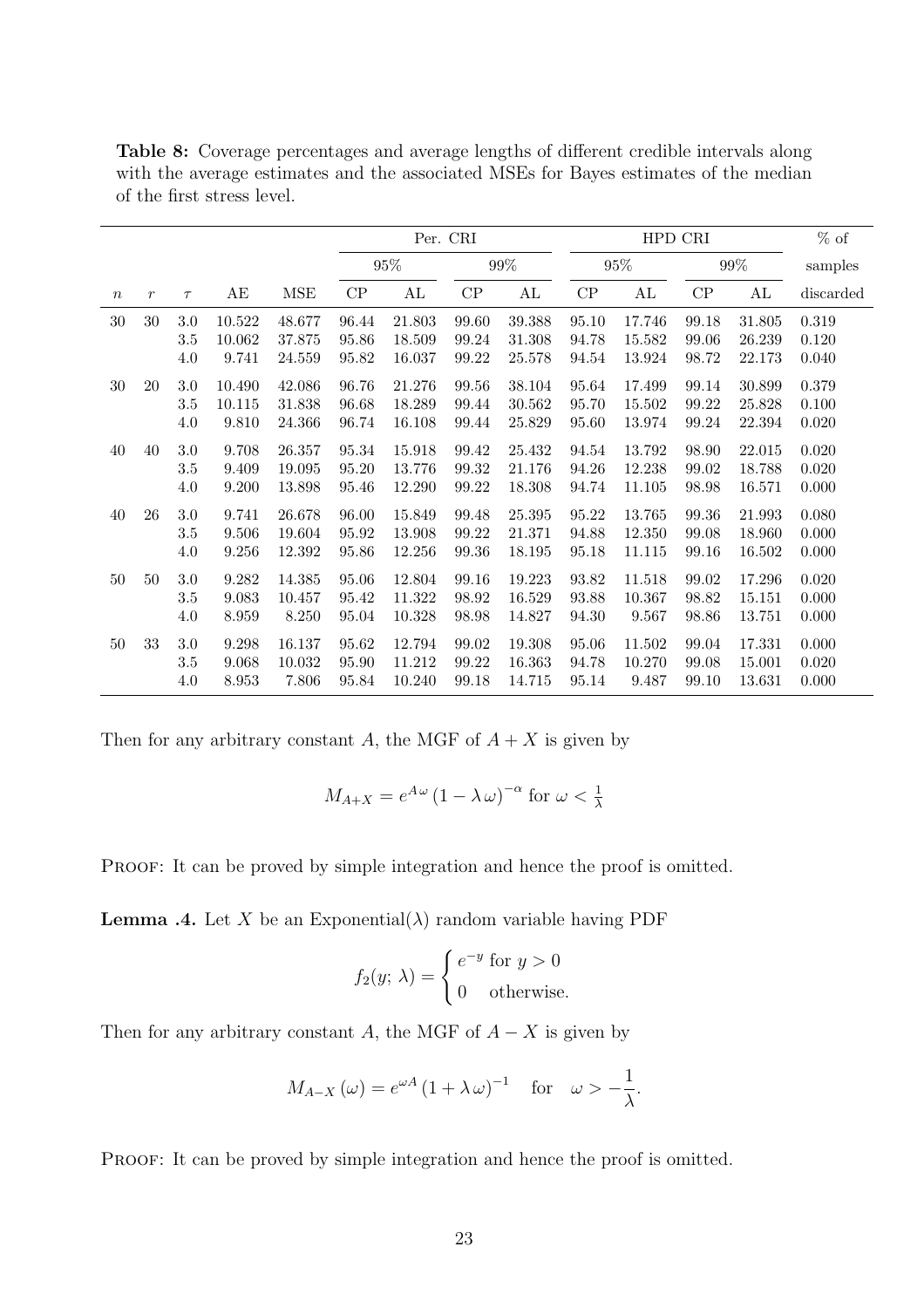| Stress level |                                  | Data                     |                                              |                          |                                  |                         |
|--------------|----------------------------------|--------------------------|----------------------------------------------|--------------------------|----------------------------------|-------------------------|
|              | 10.05<br>14.34                   |                          | 10.59 12.73 12.99 13.71                      |                          |                                  | 14.03                   |
| 2            | 14.53<br>15.76<br>17.36<br>18.95 | -16.18<br>17.62<br>22.65 | 14.97 15.37 15.43<br>16.46<br>18.06<br>22.89 | -16.86<br>18.31<br>24.51 | 15.48<br>16.90<br>18.69<br>25.39 | 15.60<br>17.02<br>18.94 |

Table 9: Data for illustrative example.

Table 10: Results of data analysis.

|     |                  | Type of    |      | $\mu$ |      | $\theta_1$ |      | $\theta_2$ |       | Median |
|-----|------------------|------------|------|-------|------|------------|------|------------|-------|--------|
|     | $\boldsymbol{r}$ | CI/CRI     | LL   | UL    | LL   | UL         | LL   | UL         | LL    | UL     |
| 95% | 30               | ACI        |      |       | 4.46 | 29.95      | 2.07 | 4.93       |       |        |
|     |                  | BCI        |      |       | 7.39 | 20.70      | 2.24 | 4.32       | 15.47 | 36.77  |
|     |                  | Per. CRI   | 9.89 | 9.96  | 6.54 | 11.10      | 4.29 | 7.27       | 16.15 | 36.59  |
|     |                  | HPD CRI    | 9.90 | 9.96  | 6.34 | 10.76      | 4.15 | 7.05       | 14.47 | 32.68  |
|     | 20               | ACI        |      |       | 4.46 | 29.95      | 1.69 | 5.70       |       |        |
|     |                  | <b>BCI</b> |      |       | 7.39 | 20.70      | 2.09 | 5.27       | 15.47 | 36.77  |
|     |                  | Per. CRI   | 9.84 | 9.94  | 8.15 | 14.78      | 5.34 | 9.69       | 16.16 | 37.74  |
|     |                  | HPD CRI    | 9.84 | 9.93  | 8.28 | 14.84      | 5.43 | 9.73       | 15.10 | 34.21  |
|     |                  |            |      |       |      |            |      |            |       |        |
| 99% | 30               | ACI        |      |       | 0.45 | 33.96      | 1.62 | 5.38       |       |        |
|     |                  | BCI        |      |       | 6.27 | 23.62      | 2.07 | 4.83       | 14.32 | 51.85  |
|     |                  | Per. CRI   | 9.88 | 9.97  | 5.86 | 12.10      | 3.84 | 7.94       | 15.12 | 50.11  |
|     |                  | HPD CRI    | 9.89 | 9.97  | 5.70 | 11.68      | 3.73 | 7.66       | 14.35 | 43.59  |
|     | 20               | ACI        |      |       | 0.45 | 33.96      | 1.05 | 6.33       |       |        |
|     |                  | BCI        |      |       | 6.27 | 23.62      | 1.90 | 5.90       | 14.32 | 51.85  |
|     |                  | Per. CRI   | 9.83 | 9.95  | 7.30 | 15.52      | 4.78 | 10.17      | 15.14 | 48.41  |
|     |                  | HPD CRI    | 9.83 | 9.94  | 7.59 | 15.55      | 4.97 | 10.19      | 13.74 | 43.31  |

**Corollary .1.** Let X be a Gamma $(\alpha, \lambda_1)$  random variable, Y be an Exponential $(\lambda_2)$  random variable and they are independently distributed. Then for any arbitrary constant A, the MGF of  $A + X - Y$  is

$$
M_{A+X-Y}(\omega) = e^{\omega A} \left(1 - \lambda_1 \omega\right)^{-\alpha} \left(1 + \lambda_2 \omega\right)^{-1} \quad \text{for } -\frac{1}{\lambda_2} < \omega < \frac{1}{\lambda_1}.
$$

PROOF: Using Lemmas .3 and .4, it can be proved easily.

**Lemma .5.** Let X be a Gamma $(\alpha, \lambda_1)$ , Y an Exponential $(\lambda_2)$  random variable and they are independently distributed. Then the PDF of  $X - Y$  is given by

$$
f(t; \alpha, \lambda_1, \lambda_2) = \frac{1}{\lambda_1^{\alpha} \lambda_2 \Gamma(\alpha)} e^{t/\lambda_2} \int_{\max\{0, t\}}^{\infty} z^{\alpha - 1} e^{-\left(\frac{1}{\lambda_1} + \frac{1}{\lambda_2}\right)z} dz \quad \text{for } t \in \mathbb{R}.
$$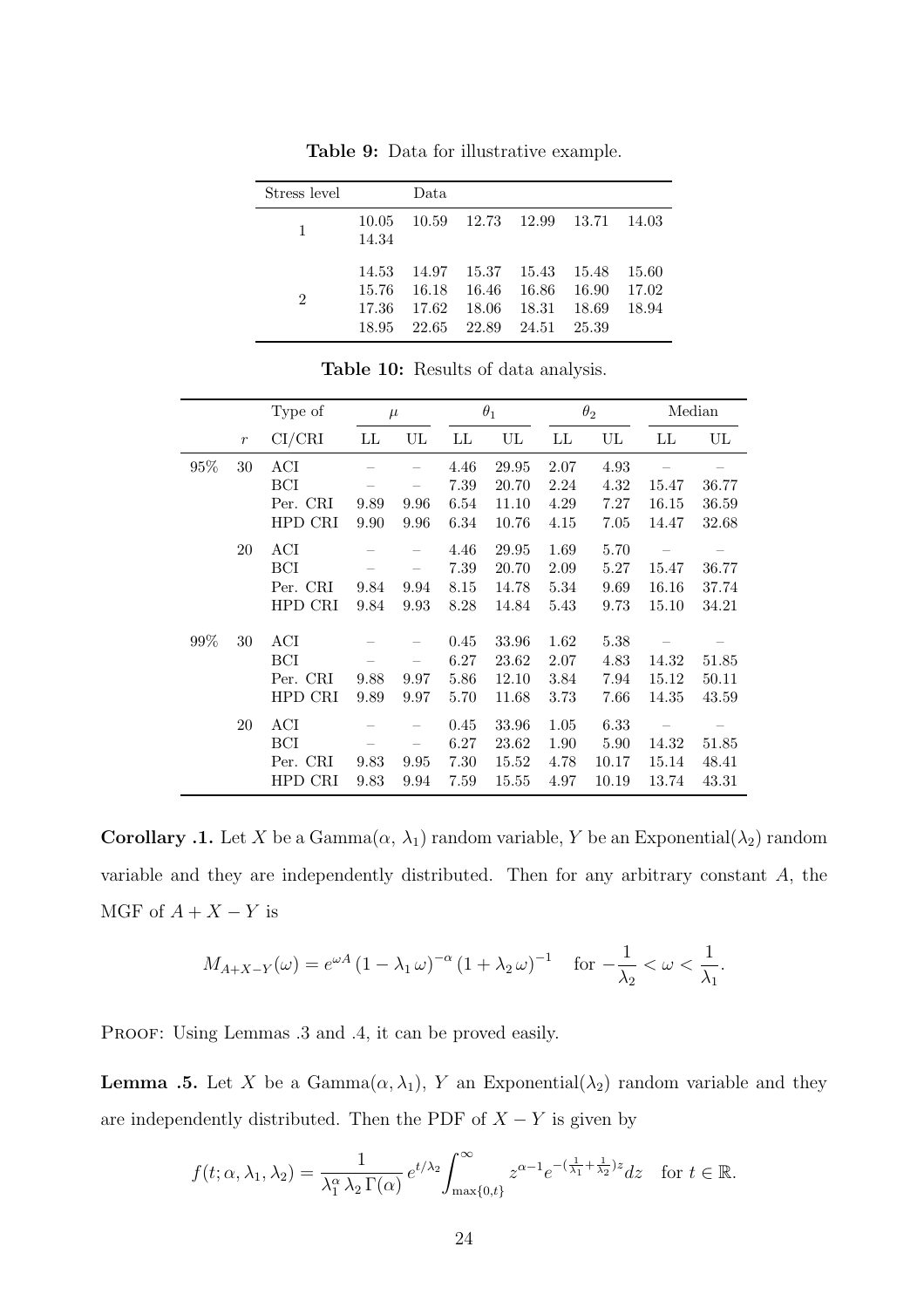PROOF: It can be proved using transformation of variable.

## Proof of Theorem 3.1:

Using the lemma .1, we get

$$
E[e^{\omega \hat{\theta_1}}|N=1] = \frac{1}{\theta_1 \left(1 - e^{-\frac{\tau - \mu}{\theta_1}}\right)} \int_{\mu}^{\tau} e^{\omega(t_1 - nt_1 + (n-1)\tau) - \frac{1}{\theta_1}(t_1 - \mu)} dt_1
$$
  

$$
= \frac{e^{-\frac{1}{\theta_1}(\tau - \mu)}}{\theta_1 \left(1 - e^{-\frac{\tau - \mu}{\theta_1}}\right)} \int_{\mu}^{\tau} e^{\left(\omega n - \omega + \frac{1}{\theta_1}\right)(t_1 - \tau)} dt_1
$$
  

$$
= \frac{e^{-\frac{1}{\theta_1}(\tau - \mu)}}{\theta_1 \left(1 - e^{-\frac{\tau - \mu}{\theta_1}}\right)} \times \frac{e^{\left(\omega n - \omega + \frac{1}{\theta_1}\right)(\tau - \mu)} - 1}{\omega n - \omega + \frac{1}{\theta_1}}.
$$
 (12)

Using the lemma .1, we get for  $i = 2(1) \overline{r-1}$ 

$$
E[e^{\omega \hat{\theta_1}}|N=i] = \frac{i!}{\theta_1^i \left(1 - e^{-\frac{\tau - \mu}{\theta_1}}\right)^i}
$$
  
\n
$$
\times \int_{\mu}^{\tau} \int_{t_1}^{\tau} \cdots \int_{t_{i-2}}^{\tau} \int_{t_{i-1}}^{\tau} e^{\frac{\omega}{i} (\sum_{j=1}^{i} t_j - nt_1 + (n-i)\tau) - \frac{1}{\theta_1} \sum_{j=1}^{i} (t_j - \mu)} dt_i \cdots dt_1
$$
  
\n
$$
= \frac{i! e^{-\frac{i}{\theta_1} (\tau - \mu)}}{\theta_1^i \left(1 - e^{-\frac{\tau - \mu}{\theta_1}}\right)^i}
$$
  
\n
$$
\times \int_{\mu}^{\tau} \int_{t_1}^{\tau} \cdots \int_{t_{i-2}}^{\tau} \int_{t_{i-1}}^{\tau} e^{-\left(\frac{\omega n}{i} - \frac{\omega}{i} + \frac{1}{\theta_1}\right)(t_1 - \tau) - \left(\frac{1}{\theta_1} - \frac{\omega}{i}\right) \sum_{j=2}^{i} (t_j - \tau)} dt_i \cdots dt_1
$$
  
\n
$$
= \left(\frac{1}{\theta_1} - \frac{\omega}{i}\right)^{-1} \int_{\mu}^{\tau} \cdots \int_{t_{i-2}}^{\tau} e^{-\left(\frac{\omega n}{i} - \frac{\omega}{i} + \frac{1}{\theta_1}\right)(t_1 - \mu) - \left(\frac{1}{\theta_1} - \frac{\omega}{i}\right) \sum_{j=2}^{i-1} (t_j - \tau)} dt_1 \cdots dt_1
$$
  
\n
$$
\vdots
$$
  
\n
$$
= \frac{e^{-\frac{i}{\theta_1} (\tau - \mu)}}{\left(1 - e^{-\frac{1}{\theta_1} (\tau - \mu)}\right)^i} \sum_{j=0}^{i-1} (-1)^{i-j-1} \left(\frac{i}{j+1}\right) \frac{e^{\left\{\frac{\omega}{i} (n-j-1) + \frac{1}{\theta_1} (j+1)\right\} (\tau - \mu)} }{\left(1 - \frac{\omega}{i})^{i-1} \left(1 + \frac{\omega(n-j-1)\theta_1}{j(i+1)}\right)}.
$$
  
\n(1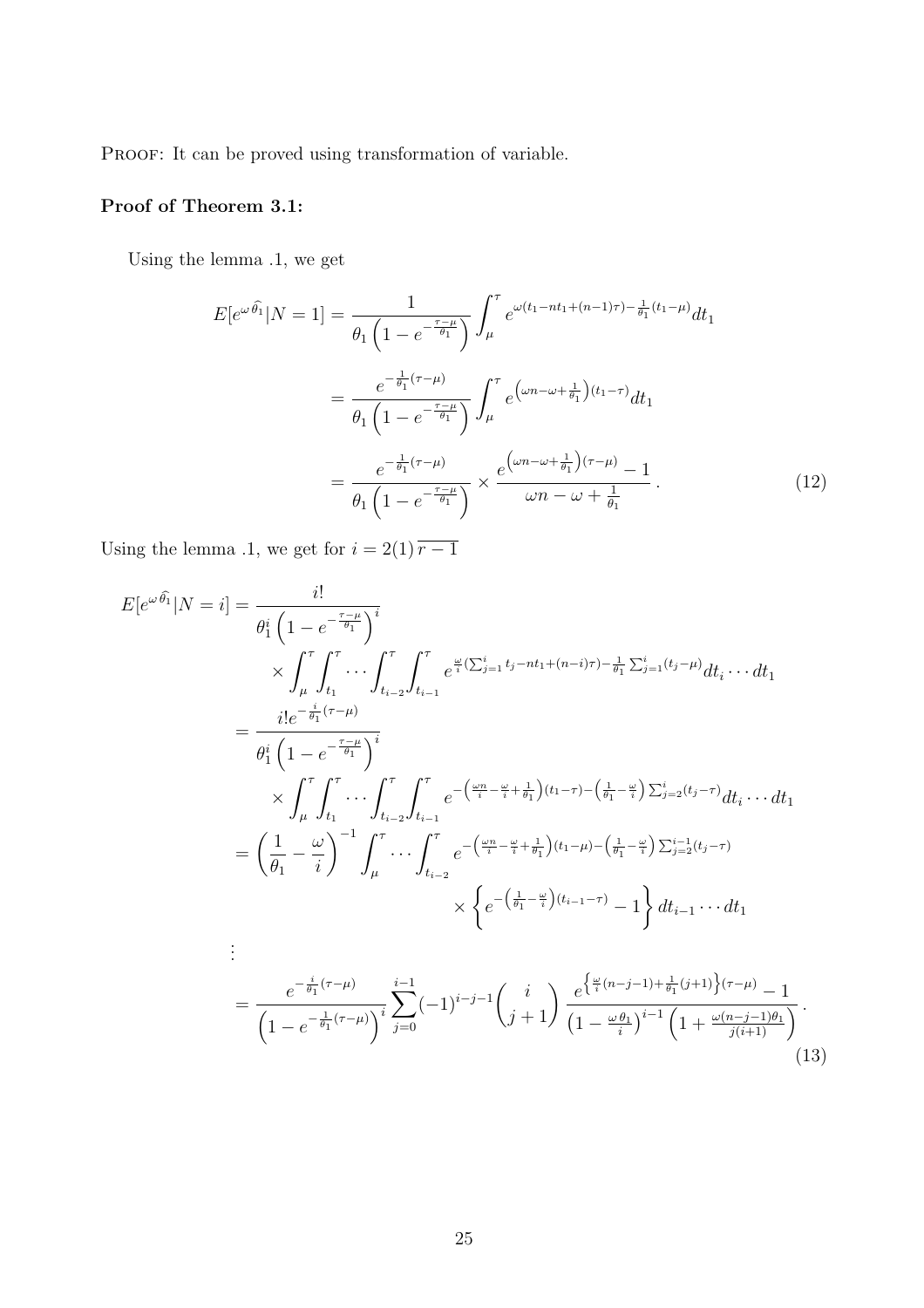Hence using  $(7)$ ,  $(12)$ , and  $(13)$ , we have

$$
M_{1}(\omega|A) = \sum_{i=1}^{r-1} \sum_{j=0}^{i-1} \frac{(-1)^{i-j-1}}{\sum_{k=1}^{n-1} p_{k}} {n \choose i} {i \choose j+1} e^{-\frac{n}{\theta_{1}}(\tau-\mu)} \frac{e^{\left\{\frac{\omega}{i}(n-j-1)+\frac{1}{\theta_{1}}(j+1)\right\}(\tau-\mu)}{(1-\frac{\omega\theta_{1}}{i})^{i-1} \left(1+\frac{\omega(n-j-1)\theta_{1}}{i(j+1)}\right)}
$$
  

$$
= \sum_{i=1}^{r-1} \sum_{j=0}^{i-1} c_{ij} \frac{e^{\omega \tau_{ij}}}{(1-\frac{\theta_{1}\omega}{i})^{i-1} \left(1+\frac{(n-j-1)\theta_{1}\omega}{(j+1)i}\right)}
$$
  

$$
- \sum_{i=1}^{r-1} \sum_{j=0}^{i-1} d_{ij} \frac{1}{(1-\frac{\theta_{1}\omega}{i})^{i-1} \left(1+\frac{(n-j-1)\theta_{1}\omega}{(j+1)i}\right)}.
$$

where  $\tau_{ij}$ ,  $c_{ij}$  and  $d_{ij}$  are defined in (9). Now using Lemmas .3, .5 and Corollary .1, we have (8) and this completes the proof of the Theorem 3.1.

#### Proof of Theorem 3.2

CMGF of  $\widehat{\theta}_2$  can be expressed as

$$
E[e^{\omega \hat{\theta}_2} | 1 \le N \le r - 1] = \sum_{i=1}^{r-1} E[e^{\omega \hat{\theta}_2} | N = i] \times P(N = i | 1 \le N \le r - 1).
$$

Using Lemma .2, for  $i = 1, 2, \dots, r - 1$ 

$$
E[e^{\omega \widehat{\theta_2}}|N=i] = \frac{(n-i)!}{(n-r)! \theta_2^{r-i}} e^{-\left(\frac{\omega}{r-i} - \frac{1}{\theta_2}\right)(n-i)\tau} \times \int_{\tau}^{\infty} \int_{t_{i+1}}^{\infty} \int_{t_{n-1}}^{\infty} e^{-\sum_{j=i+1}^{r-1} \left(\frac{1}{\theta_2} - \frac{\omega}{r-i}\right)t_{j:n} - \left(\frac{1}{\theta_2} - \frac{\omega}{r-i}\right)(n-r+1)t_{r:n}} dt_n \cdots dt_{i+1}
$$

$$
= \frac{1}{\left(1 - \frac{\theta_2 \omega}{r-i}\right)^{r-i}}.
$$

Therefore

$$
E[e^{\omega \widehat{\theta_2}} | 1 \le N \le r - 1] = \sum_{i=1}^{r-1} \frac{1}{\left(1 - \frac{\theta_2 \omega}{r - i}\right)^{r - i}} \times \frac{p_i}{\sum_{k=1}^{r-1} p_k}.
$$

Using the Lemma .3, we have the Theorem 3.2.

# References

[1] Bagdonavičius, V. (1978), "Testing the hypothesis of the additive accumulation of damages", Probability Theory and its Applications, vol 23, 403–408.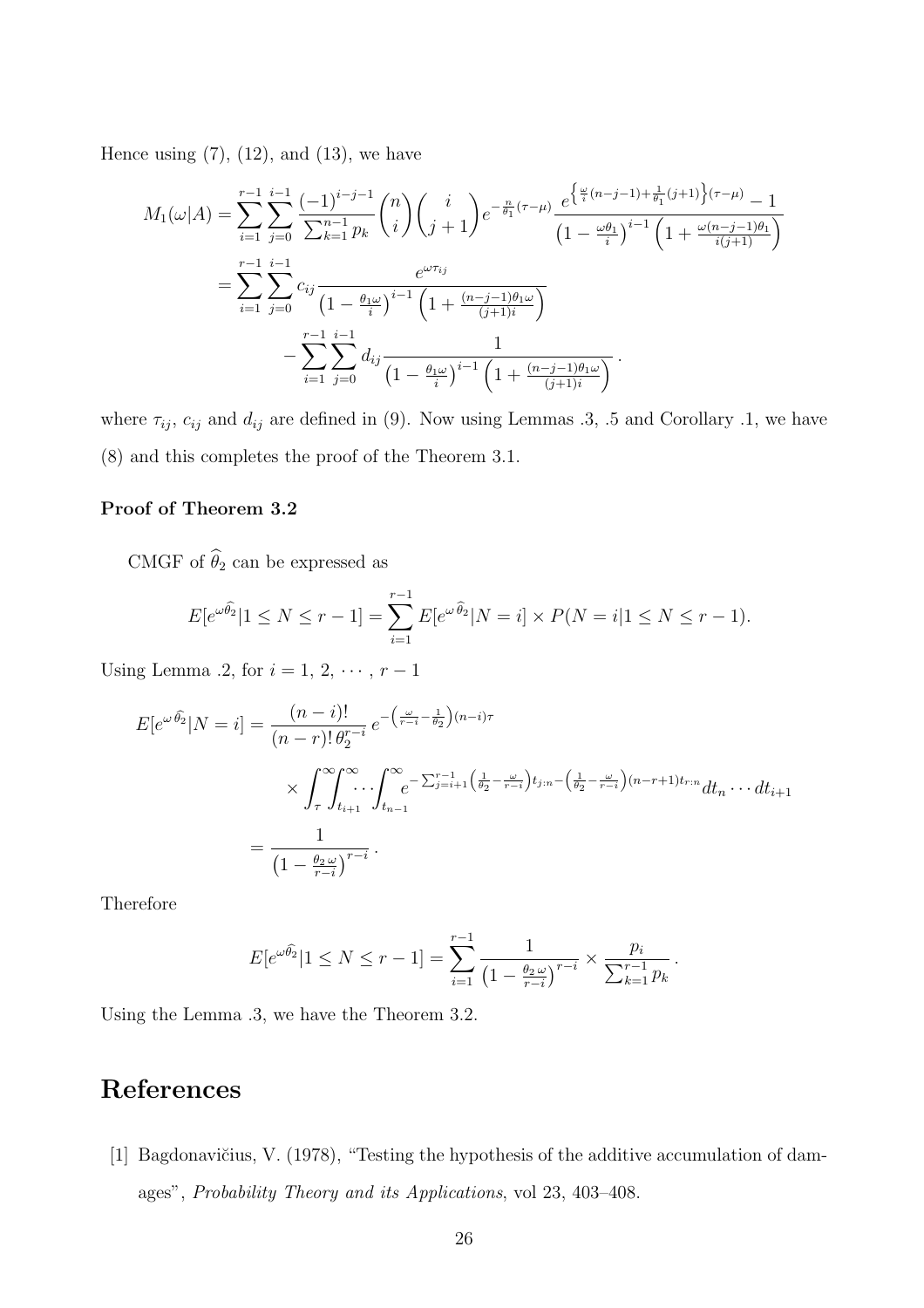- [2] Bagdonavičius, V. and Nikulin, M. (2001), "Mathematical models in the theory of accelerated experiments", In: Mathematics and the 21st century, Singapore, World Scientific, Eds Ashor A. A. and Obada A. S. F., 271–303.
- [3] Bagdonavičius, V. B. and Nikulin, M. (2002), "Accelerated life models: modeling and statistical analysis", Chapman and Hall/ CRC Press, Boca Raton, Florida.
- [4] Bagdonavičius, V., Nikulin, M., and Réache, L. (2002), " On parametric inference for step-stresses models", IEEE Transaction on Reliability, vol 51, 27–31.
- [5] Balakrishnan, N. (2009), "A synthesis of exact inferential results for exponential stepstress models and associated optimal accelerated life-tests", Metrika, vol. 69, 351 - 396.
- [6] Balakrishnan, N., Kundu, D., Ng, H.K.T. and Kannan, N. (2007), "Point and interval estimation for a simple step-stress model with type-II censoring", Journal of Quality Technology, vol. 39, 35 - 47.
- [7] Bhattacharyya, G. K. and Soejoeti, Z. (1989), "A tempered failure rate model for stepstress accelerated life test", Communications in Statistics - Theory and Methods, vol 18, 1627–1643.
- [8] Chen, S. M. and Bhattacharyya, G.K. (1988), "Exact confidence bound for an exponential parameter under hybrid censoring", Communication in Statistics, Theory and Methods, vol 16, 1857-1870.
- [9] Cox, D. R. (1972), "Regression models and life tables", Journal of the Royal Statistical Society. Series B (Methodological), vol 34, 187–220.
- [10] Bartholmew, D.J. (1963), "The sampling distribution of an estimate arising in lifetesting", Technometrics, vol. 5, 361 - 372.
- [11] DeGroot, M.H. and Goel, P.K. (1979), "Bayesian estimation and optimal design in partially accelerated life testing", Naval Research Logistics Quarterly, vol. 26, 223 - 235.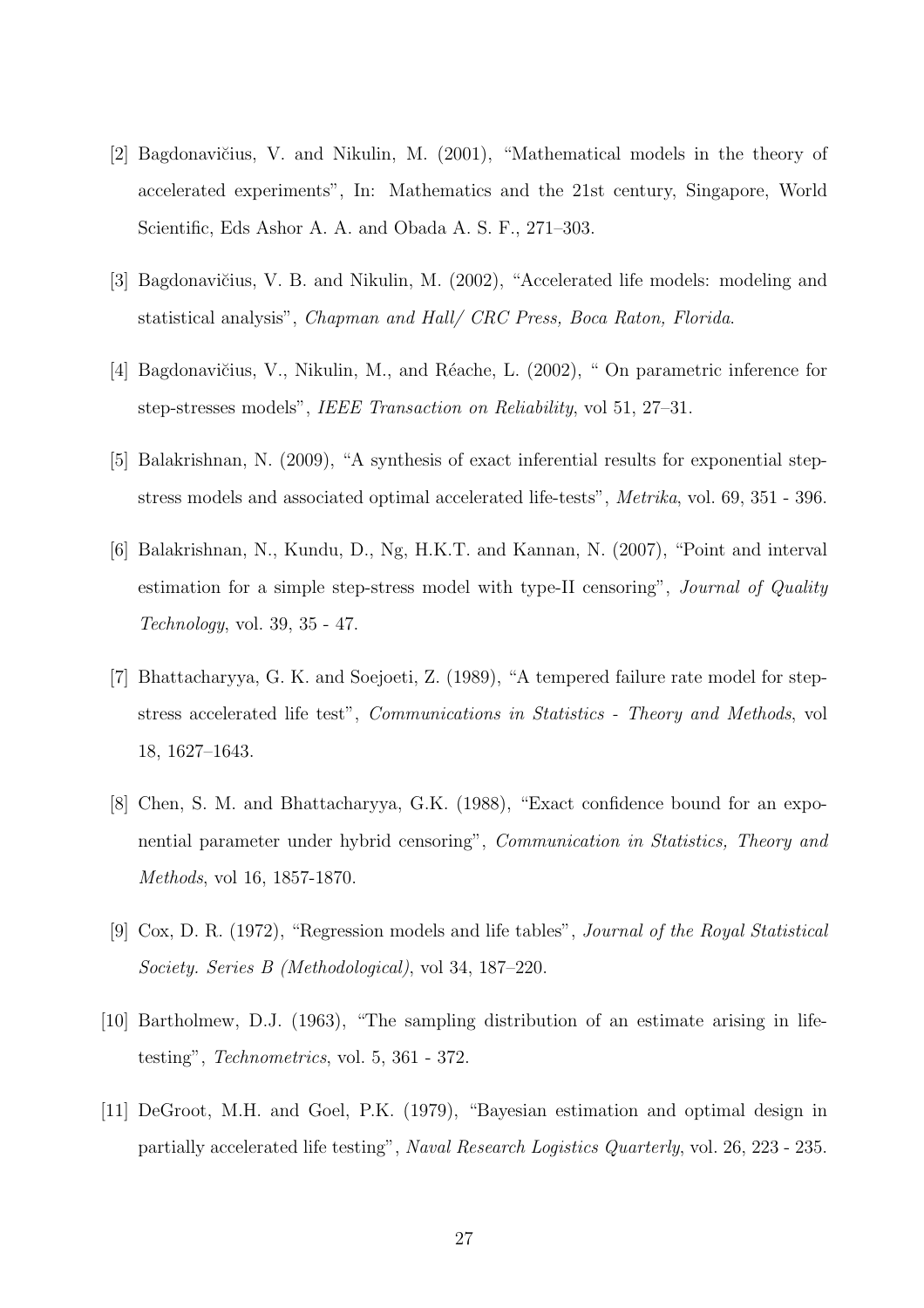- [12] Dorp, J. R., Mazzuchi T. A., Fornell, G E, and Pollock, L. R. (1996). "A Bayes approach to step-stress accelerated life testing". IEEE Transactions on Reliability, vol. 45, 491- 498.
- [13] Efron, B and Liberian, R. (1993), "An Introduction to the bootstrap", Chapman & Hall, New York.
- [14] Fan, T. H., Wang, E. L., and Balakrishnan, N. (2008), "Exponential progressive stepstress life-testing with link function based on Box-Cox transformation", Journal of Statistical Planing and Inference, vol. 138, 2340 - 2354.
- [15] Gerville-Réache, L. and Nikulin, M. (2007), "Some recent results on accelerated failure time models with time-varying stresses", Quality Technology and Quantitative Management, vol 4, 143–155.
- [16] Lee, J. and Pan, R, (2008), "Bayesian inference model for step-stress accelerated life testing with Type-II censoring", Reliability and Maintainability Symposium, 91 - 96.
- [17] Lee, J. and Pan, R. (2011), "Bayesian analysis of step-stress accelerated life test with exponential distribution", Quality and Reliability Engineering International, DOI: 10.1002/qre.1251.
- [18] Leu, L. Y. and Shen, K. F. (2007), "Bayesian approach for optimum step-stress accelerated life testing", Journal of Chinese Statistical Association, vol. 45, 221 - 225
- [19] Lindley, D.V. (1980), " Approximate Bayesian Methods", Trabajos de Estadsticay de Investigacin Operativa, vol. 31, No. 1, 223 - 245.
- [20] Meeker, W.Q. and Escobar, L.A. (1998), Statistical methods for reliability data, John Wiley and Sons, New York.
- [21] Miller, R. and Nelson, W.B. (1983), "Optimum simple step-stress plans for accelerated life testing", IEEE Transactions on Reliability, vol. 32, 59 - 65.